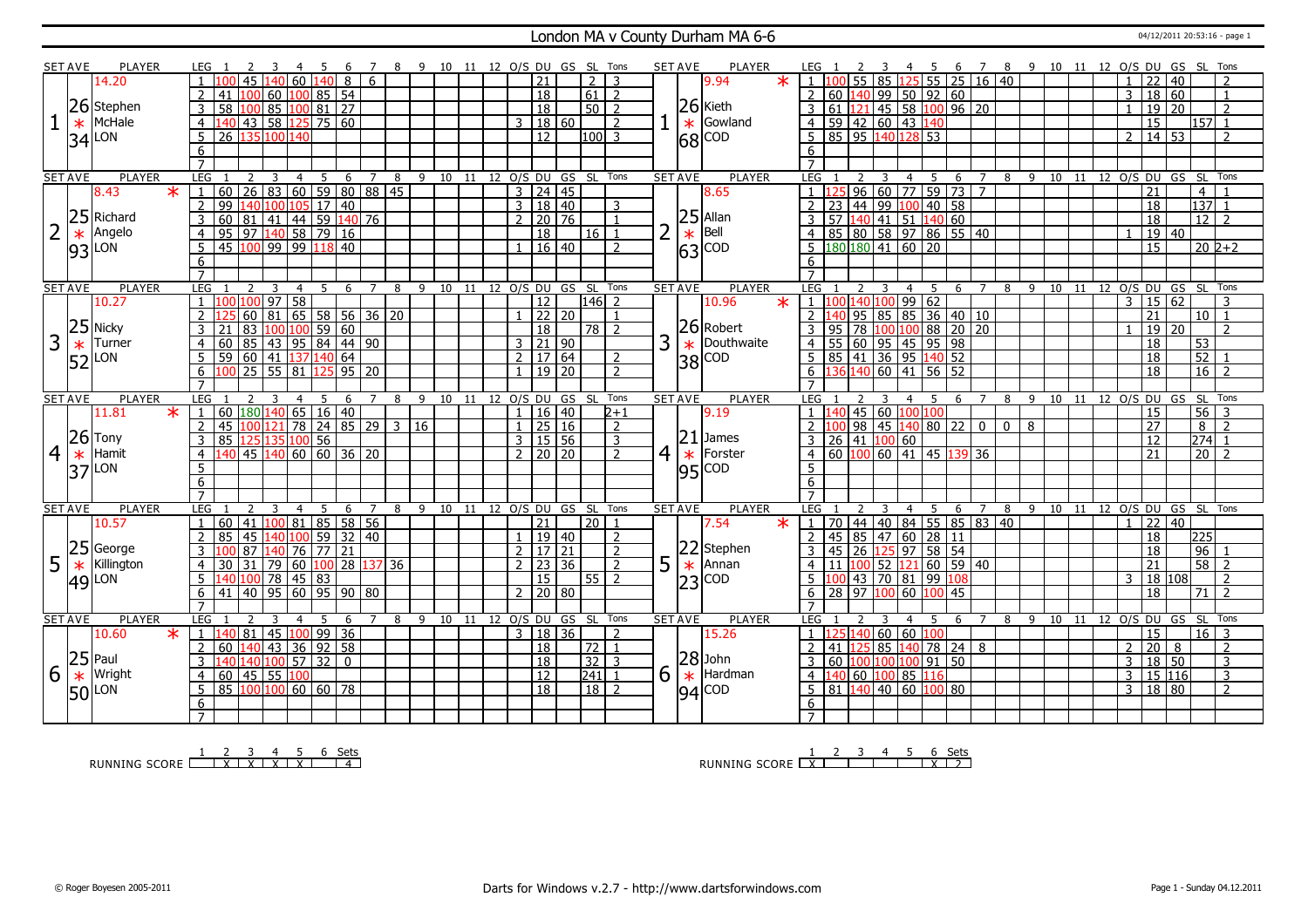#### London MA v County Durham MA 6-6 04/12/2011 20:53:16 - page 2

|                | SET AVE         | <b>PLAYER</b>   | LEG                                                                                    | -9              |    | 10 11 12 O/S DU GS SL Tons   |              |                                   |   | <b>PLAYER</b><br><b>SET AVE</b>                   | 8 9 10 11 12 O/S DU GS SL Tons<br>6<br><sup>7</sup>                                                            |
|----------------|-----------------|-----------------|----------------------------------------------------------------------------------------|-----------------|----|------------------------------|--------------|-----------------------------------|---|---------------------------------------------------|----------------------------------------------------------------------------------------------------------------|
|                |                 | 16.95           | $\mathbf{0}$<br>8<br>60<br>24                                                          |                 |    | 22                           | 8            | 3                                 |   | 18.50<br>$\ast$                                   | $22$ 0<br>40<br>$\overline{8}$<br>3<br>24<br>41<br>105                                                         |
|                |                 |                 | $\overline{2}$<br>45<br>l 60<br>  96<br>140 79<br>40<br>41                             |                 |    |                              | 19 40        |                                   |   |                                                   | 59 60 45 140<br>46<br>100<br>18<br>51<br>$\overline{2}$<br>$\overline{\phantom{0}}$                            |
|                |                 | $26$ Jimmy      | 60<br> 40 60<br>3<br>100<br>41                                                         |                 |    | $\overline{18}$              |              | $60$   2                          |   | $ 26 $ Paul                                       | 85<br>60<br>35 40<br>$\overline{19}$<br>41<br>40<br>$\overline{2}$                                             |
|                | $\ast$          | Foster          | 99<br>76 12<br>60<br>$\overline{4}$                                                    |                 |    |                              | 16 12        | 2                                 |   | <b>Clark</b><br>$\ast$                            | 60<br>121 I<br>85<br>40<br>95<br>15<br>$\overline{4}$                                                          |
|                |                 | LON             | $45$ 90 25<br>66<br>5                                                                  |                 |    | 18                           |              | $40\overline{2}$                  |   | $ 20 ^{COD}$                                      | $\overline{19}$<br>5<br>60 140 60<br>32<br>32<br>3<br>100<br>10 <sup>5</sup><br>$\overline{4}$                 |
|                | 38              |                 | $\sqrt{84}$<br>60<br>6<br>95<br>  44                                                   |                 |    | 15                           |              | $\overline{78}$<br>$\overline{1}$ |   |                                                   | $\overline{3}$<br>$\overline{13}$<br>$\overline{32}$<br>89<br>32<br>100 140                                    |
|                |                 |                 | $\overline{7}$<br>180<br>74<br>85<br>140<br>52<br>15                                   |                 |    | $\overline{18}$              |              | $5\sqrt{2+1}$                     |   |                                                   | $\mathcal{L}$<br>19<br>40<br>95<br>40<br>100<br>66 40<br>60                                                    |
|                | <b>SET AVE</b>  | <b>PLAYER</b>   | <b>LEG</b><br>$\overline{7}$<br>8<br>3<br>-5<br>6<br>4                                 |                 |    | 9 10 11 12 O/S DU GS SL Tons |              |                                   |   | <b>SET AVE</b><br><b>PLAYER</b>                   | 8 9 10 11 12 O/S DU<br>GS SL<br>LEG<br>7<br>Tons<br>5<br>6                                                     |
|                |                 | 20.10<br>$\ast$ | 60 100 58<br>$ 140 $ 48   40<br>$\vert$ 1<br>55                                        |                 |    | $\overline{2}$               | 20 40        | $\overline{2}$                    |   | 14.69                                             | 100858384<br>18<br>83<br>55<br>$\overline{1}$                                                                  |
|                |                 |                 | 2<br>88<br>28                                                                          |                 |    | 15                           |              | 20  <br>3                         |   |                                                   | 18 88<br>123 24 88<br>3<br>$\overline{2}$<br>85                                                                |
|                |                 | $26$ Lewis      | 60   45   41<br>3<br>45<br>30                                                          |                 |    | $\overline{18}$              |              | 180                               |   | 24 Stephen                                        | 60 60 70 141<br>18 141<br>$\overline{2}$<br>45<br>3                                                            |
| 8              | $\ast$          | McGurn          | 59<br>76 16<br>26<br>180<br>4                                                          |                 |    | $\overline{18}$              |              | $4\;2+1$                          | 8 | Knight<br>$\ast$                                  | 99   62   20<br>21<br>$\overline{2}$<br>60<br>60<br>3<br>20                                                    |
|                |                 | LON             | 5<br>54   24<br>100 l                                                                  |                 |    |                              | $16 \mid 24$ | 3                                 |   | $ 93 ^{COD}$                                      | 86<br>3<br>70<br>45<br>15                                                                                      |
|                | 85              |                 | 59<br>40<br>6<br>42<br>100<br>20                                                       |                 |    | $2 \mid 20 \mid 20$          |              | $\overline{3}$                    |   |                                                   | 85<br>83 140 52 38 20<br>$\overline{21}$<br>40<br>$\overline{1}$                                               |
|                |                 |                 | $\overline{7}$<br>$\overline{28}$<br>55 32<br>180 125<br>81                            |                 |    | $\overline{16}$              | 32           | $2+1$                             |   |                                                   | $157$ 2<br>15<br>$\overline{7}$<br>60<br><sup>18</sup>                                                         |
|                | <b>SET AVE</b>  | <b>PLAYER</b>   | <b>LEG</b><br>5<br>8<br>4<br>6<br>7                                                    | 9<br>10         | 11 | 12 0/S DU                    | GS           | Tons<br><b>SL</b>                 |   | <b>SET AVE</b><br><b>PLAYER</b>                   | $\overline{9}$<br>12 0/S DU GS<br>SL Tons<br><b>LEG</b><br>8<br>10<br>11<br>7<br>4<br>5<br>6                   |
|                |                 | 14.81           | l 60<br>140  61<br>$\overline{1}$                                                      |                 |    | 3   15   61                  |              | 3                                 |   | 14.54<br>$\ast$                                   | 45 41 125<br>95 65<br>130<br>15<br>$\blacksquare$<br>$\overline{\phantom{0}}$                                  |
|                |                 |                 | 81<br>60<br>$\sqrt{60}$<br>2<br>60<br>100 40                                           |                 |    |                              | 19 40        | $\overline{2}$                    |   |                                                   | 60<br>85<br>18<br>$\overline{72}$<br>$\overline{z}$<br>$\overline{2}$<br>43 100<br>100<br>41                   |
|                | 26              | Jason           | $\overline{60}$<br>59<br>3<br>41<br>100<br>171                                         |                 |    | 15                           |              | $\overline{120}$ 2                |   | $\begin{array}{c} 26 \\ * \\ 96 \end{array}$ Hall | $\overline{3}$<br>40<br>16 40<br>34 55<br>32                                                                   |
| 9              | $\ast$          | Wiles           | 30<br>34<br>$157$   81<br>$\overline{4}$                                               |                 |    | $\overline{18}$              |              | 99<br>$\overline{2}$              | 9 |                                                   | $\overline{76}$<br>18<br>76<br>$\overline{2}$<br>00 60<br>3<br>65<br>60<br>140<br>4                            |
|                | $\overline{24}$ | LON             | 5<br>140 100   41<br>$100$ 78<br>26                                                    |                 |    | 18                           |              | 16<br>$\mathbf{3}$                |   |                                                   | $\overline{2}$<br>$\mathcal{P}$<br>20 40<br>45<br>36 1<br>135 100 60<br>85 40                                  |
|                |                 |                 | $\sqrt{24}$<br>140 85<br>$85$ 59<br>6<br>40                                            |                 |    | $\overline{18}$              |              | 68                                |   |                                                   | 20<br>$\mathcal{L}$<br>17<br>20<br>$\overline{2}$<br>6<br>60 <sup>1</sup><br>140 140 60<br>81                  |
|                |                 |                 |                                                                                        |                 |    |                              |              |                                   |   |                                                   |                                                                                                                |
| <b>SET AVE</b> |                 | <b>PLAYER</b>   |                                                                                        |                 |    |                              |              |                                   |   |                                                   |                                                                                                                |
|                |                 |                 | LEG<br>8<br>6                                                                          | 9               |    | 10 11 12 0/S DU GS SL Tons   |              |                                   |   | <b>SET AVE</b><br><b>PLAYER</b>                   | <b>LEG</b><br>12 0/S DU GS<br>SL<br>Tons<br>8<br>9<br>10 11<br>6                                               |
|                |                 | $\ast$<br>10.34 | $\overline{98}$<br>$\overline{67}$<br>$\overline{0}$<br>43<br>43<br>10<br>$\mathbf{1}$ |                 |    |                              | 22 10        | $\overline{2}$                    |   | 7.40                                              | 81<br>60<br>60<br>80<br>10<br>21<br>Ωſ<br>10 <sup>1</sup>                                                      |
|                |                 |                 | 60<br>$\overline{2}$<br>91 64<br>46                                                    |                 |    | 2   17   64                  |              | $\overline{2}$                    |   |                                                   | $\overline{37}$<br>9<br>18<br>$\overline{z}$<br>60<br>60<br>95<br>100                                          |
|                |                 | $25$ Chris      | $55 \ 88 \ 58 \ 57$<br>96<br>$\overline{3}$<br>57<br>60                                |                 |    | 21                           |              | 30                                |   |                                                   | $60 \ 63 \ 25$<br>70<br>20<br>83 100<br>25<br>$\mathcal{L}$<br>$\mathcal{D}$                                   |
|                |                 | Stevens         | 0 <br>32<br>$\overline{4}$<br>180                                                      |                 |    | $2 \mid 20 \mid 32$          |              | $2 + 1$                           |   | $ 24 $ David<br>Brown                             | $\overline{32}$<br>21<br>$\overline{4}$<br>60                                                                  |
| 10             | $\ast$          | LON             | $55$ 134 40 60<br>40 100 64 85 72<br>$ 40\rangle$<br>$5^{\circ}$                       |                 |    | $2 \mid 17 \mid 40$          |              | 2                                 |   | $ 10 \ast $<br><b>COD</b>                         | 83 99 55 60 52 60<br>$60 \mid 100 \mid 60 \mid 81 \mid 60$<br>140<br>5<br>15                                   |
|                | 52              |                 | 6                                                                                      |                 |    |                              |              |                                   |   | 36                                                | 6                                                                                                              |
|                |                 |                 | $\overline{7}$                                                                         |                 |    |                              |              |                                   |   |                                                   | $\overline{7}$                                                                                                 |
|                | <b>SET AVE</b>  | <b>PLAYER</b>   | <b>LEG</b><br>-5<br>3<br>$\overline{4}$<br>6<br>7<br>8                                 | 9               |    | 10 11 12 0/S DU GS SL        |              | Tons                              |   | <b>PLAYER</b><br><b>SET AVE</b>                   | LEG<br>- 9<br>GS SL<br>Tons<br>- 5<br>7<br>8<br>10 11<br>12 0/S DU<br>4<br>6                                   |
|                |                 | 14.80           | $\overline{172}$<br> 85 <br>60<br>53<br>8<br>83<br>$\overline{1}$<br>140               |                 |    | 19 <br>$\mathbf{1}$          | 8            | $\overline{1}$                    |   | $\ast$<br>10.95                                   | 82 56<br>$95 \overline{70}$<br>60<br>$ 43\rangle$<br>21<br>$\overline{50}$<br>45<br>$\overline{1}$             |
|                |                 |                 | $\overline{2}$<br>140 100 36<br>45<br>60                                               |                 |    | $\overline{18}$              |              | l 20 l<br>$\overline{3}$          |   |                                                   | 58<br>58<br>60<br>96<br>125 80 82<br>2 17<br>2<br>$\overline{\mathbf{1}}$                                      |
|                |                 | Rob             | $\overline{72}$<br>81<br>$100$   32<br>60                                              |                 |    | 18                           |              | 56<br>$\overline{2}$              |   | $25$ Phillip                                      | 35<br>19<br>$\overline{20}$<br>85<br>85<br>95<br>81<br>100<br>  20<br>$\overline{1}$                           |
|                |                 | Edwards         | 00 59 98 20<br>64<br>60<br>4                                                           |                 |    |                              | 19 20        | $\overline{2}$                    |   | Nixon                                             | $\overline{76}$<br>$\overline{2}$<br>55<br>25<br>60 85<br>18<br>n                                              |
|                | $ 11 ^{24}$     | LON             | 85<br>5<br>22<br>43<br>100 l                                                           |                 |    | 15                           |              | 1511<br>$\overline{2}$            |   | $1 \ast $                                         | $180$ 16<br>16<br>$2 + 1$<br>85<br>16<br>60 60                                                                 |
|                | 86              |                 | l 85<br>60<br>  83<br>30 <br>  51  <br>32<br>6<br>60                                   |                 |    | 3   24   32                  |              |                                   |   | $ 90 $ COD                                        | 36<br>36<br>26<br>66<br>84<br>95<br>77<br>21<br>6                                                              |
|                |                 |                 | $\overline{7}$<br>100<br>60<br>100   100<br>43                                         |                 |    | 15                           |              | 98<br>3                           |   |                                                   | $\overline{7}$<br>44<br>26<br>16<br>41<br>26<br>२<br>128                                                       |
|                | <b>SET AVE</b>  | PLAYER          | <b>LEG</b><br>२<br>.5<br>6<br>$\overline{7}$<br>8<br>4                                 | 9<br>10         | 11 | 12 O/S DU GS SL              |              | Tons                              |   | <b>SET AVE</b><br><b>PLAYER</b>                   | <b>LEG</b><br>8<br>$\mathsf{Q}$<br>10<br>O/S DU<br>GS SL<br>Tons<br>5.<br>6<br>7<br>11<br>12                   |
|                |                 | 14.92<br>$\ast$ | 40 100<br>  41  <br>  81  <br>$1 \vert 119 \vert$                                      |                 |    | $\overline{15}$              |              | 120 <sub>0</sub>                  |   | 9.49                                              | 95 140 1<br>40<br>14 40<br>89<br>$\mathcal{P}$<br>$\overline{2}$<br>$\overline{1}$                             |
|                |                 |                 | 2<br>140.                                                                              |                 |    | 3   12   136                 |              | $\overline{4}$                    |   |                                                   | 95   60<br>$\overline{146}$<br>12<br>$\overline{2}$                                                            |
|                | 25              | Richie          | 44 100 44 92<br>99<br>3<br>  60<br>0 <sup>1</sup><br>30                                | $\overline{28}$ |    | 27                           |              | $\overline{1}$<br>4 I             |   | $25$ Kevin                                        | 34 60 94 48 40 0 20<br>$\overline{26}$<br>$\overline{20}$<br>3<br>60<br>$\overline{2}$<br>45<br>$\overline{1}$ |
|                | $\ast$          | <b>Buckell</b>  | 44<br> 81<br>$\overline{4}$<br>l 60<br>100                                             |                 |    | $\overline{15}$              |              | $ 116 $ 2                         |   | Naunton<br>$\ast$                                 | $\overline{25}$<br>58 80 100 103<br>18<br>$\overline{25}$<br>3<br>3<br>4                                       |
|                |                 | LON             | 5<br>$ 43\rangle$<br>137 64 22 16<br>84<br>135                                         |                 |    | $2 \ 20 \ 16$                |              | $\overline{2}$                    |   | CO <sub>D</sub>                                   | $\overline{5}$<br>$15$ 97 96 43 58<br>18<br>112<br>80                                                          |
|                | 62              |                 | 6<br>100 89 45 44 100 98                                                               |                 |    | $\overline{18}$              |              | $\sqrt{25}$ 2                     |   | 21                                                | 99   60   96   60   50   55   81<br>3   21   81<br>6                                                           |

|     |                                                         |  |  | 10 11 1 | 17 | Sets |
|-----|---------------------------------------------------------|--|--|---------|----|------|
|     | RUINNING SCORE L                                        |  |  |         |    |      |
| 'n. | $1, \ldots, 1, M, O, \ldots, O, O, O, P$<br>. . <b></b> |  |  |         |    |      |

OP: London MA - Lewis McGurn 26.85 \*

RUNNING SCORE 7 X 8 9 X 10 11 X 12 X Sets 6 OP: County Durham MA - John Hardman 28.94 \*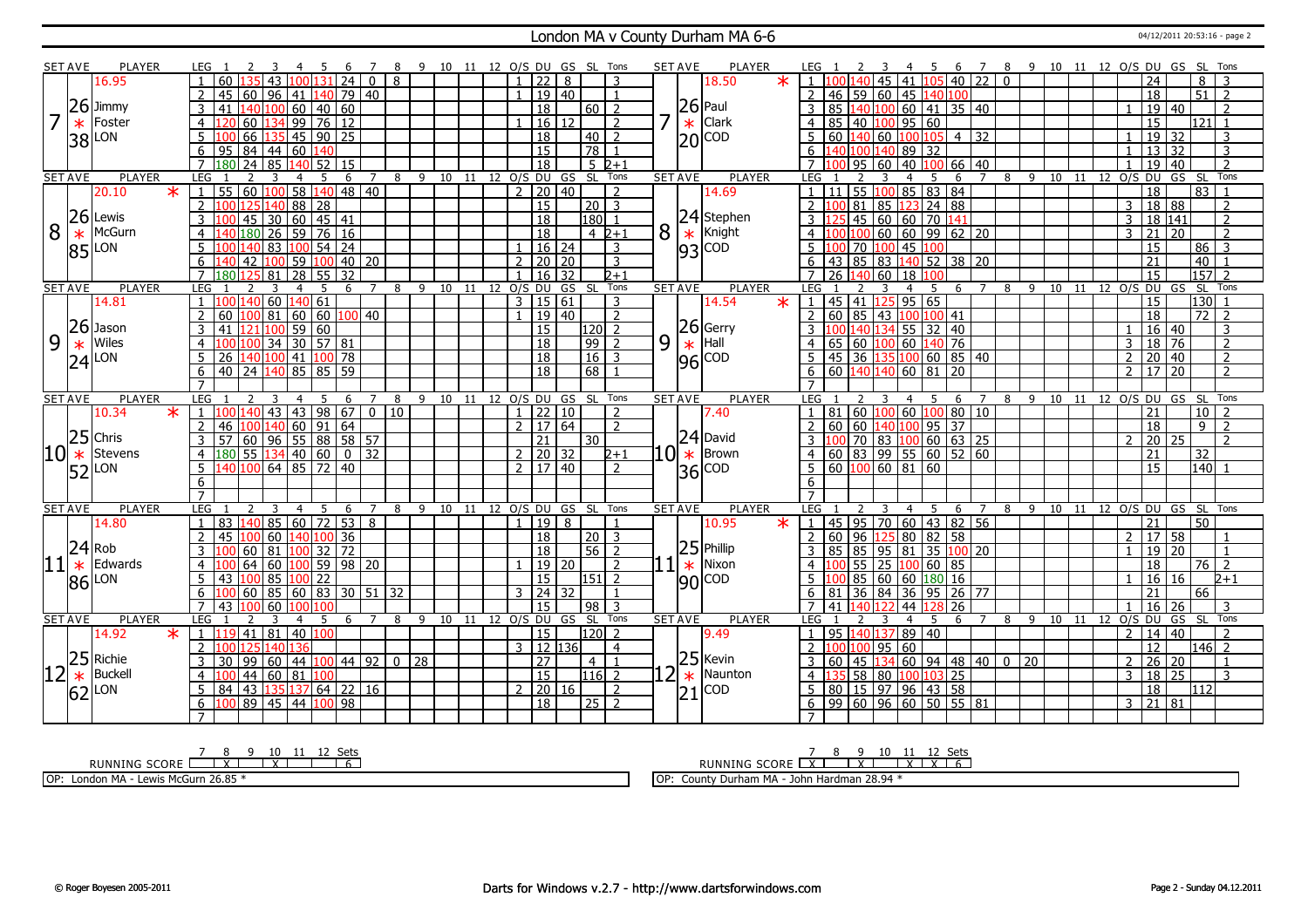### London MA

# County Durham MA

| PLAYER            |    | W/L WON LOST | AVE         | <b>TAVE</b> | <b>IPOINTS DARTS TON FON+180 TONS PLAYER</b> |      |                 |                 |              |         |                                     | W/L WON LOST |    | AVE         | <b>TAVE</b> | <b>POINTS</b> | DARTS TON TON+ 180 TONS |    |    |       |            |
|-------------------|----|--------------|-------------|-------------|----------------------------------------------|------|-----------------|-----------------|--------------|---------|-------------------------------------|--------------|----|-------------|-------------|---------------|-------------------------|----|----|-------|------------|
| Stephen McHale    |    |              |             | 26.34 14.20 | 2292                                         | 87   | 8               |                 | 0            |         | 12+0 Kieth Gowland                  | 4            |    | 26.68       | 9.94        | 2348          | 88                      |    |    |       | $8+0$      |
| Richard Angelo    |    |              | 25.93       | 8.43        | 2489                                         | 96 I |                 |                 | $\mathbf{0}$ |         | 7+0   Allan Bell                    |              |    | 25.63       | 8.65        | 2332          | 91                      |    |    |       | $6 + 2$    |
| Nicky Turner      |    |              | 25.52 10.27 |             | 2782                                         | 109  | 8.              |                 |              |         | 9+0 Robert Douthwaite               |              |    | 26.38 10.96 |             | 2875          | 109                     |    |    |       | $9 + 0$    |
| Tony Hamit        |    |              | 26.37 11.81 |             | 2004                                         | 76   |                 |                 |              | $9 + 1$ | James Forster                       |              |    | 21.95       | 9.19        | 1646          | 75                      |    |    |       | $8 + 0$    |
| George Killington |    |              | 25.49 10.57 |             | 2931                                         | 115  | 6 I             |                 |              | $9 + 0$ | Stephen Annan                       |              |    | 22.23       | .54         | 2556          | 115                     |    |    | ח ור  | $7 + 0$    |
| Paul Wright       |    |              | 25.50 10.60 |             | 2142                                         | 84   |                 | 4               |              |         | 9+0 John Hardman                    |              |    | 28.94 15.26 |             | 2489          | 86                      | 9  |    |       | $ 13+0 $   |
| Jimmy Foster      |    |              |             | 26.38 16.95 | 3324                                         | 126  | 8               |                 |              |         | 13+1   Paul Clark                   |              |    | 26.20 18.50 |             | 3327          | 127                     | 10 |    | 6 I O | $16+0$     |
| Lewis McGurn      |    |              |             | 26.85 20.10 | 3303                                         | 123  |                 |                 |              |         | 16+2 Stephen Knight                 |              | 4  | 24.93 14.69 |             | 3141          | 126                     | 10 |    |       | 3 0 13 + 0 |
| Jason Wiles       |    |              | 26.24 14.81 |             | 2703                                         | 103  |                 |                 | 0            |         | $13+0$ Gerry Hall                   |              |    | 26.96 14.54 |             | 2804          | 104                     | 8  |    |       | $ 12+0 $   |
| Chris Stevens     |    |              |             | 25.52 10.34 | 2475                                         | 97   |                 |                 |              | $8 + 1$ | David Brown                         |              | 4  | 24.36       | 7.40        | 2314          | 95                      |    |    |       | $7 + 0$    |
| Rob Edwards       |    |              |             | 24.86 14.80 | 3182                                         | 128  | 12 <sub>1</sub> |                 | $\mathbf{0}$ |         | 14+0 Phillip Nixon                  |              |    | 25.90 10.95 |             | 3315          | 128                     |    |    |       | $9 + 1$    |
| Richie Buckell    |    |              |             | 25.62 14.92 | 2741                                         | 107  | 12 <sub>1</sub> |                 |              |         | 13+0 Kevin Naunton                  |              |    | 25.21       | 9.49        | 2748          | 109                     |    |    |       | $8 + 0$    |
| <b>TOTALS</b>     | 36 | 33           | 25.87       |             | 32368                                        | 1251 | 90              | 37 <sup>1</sup> |              |         | $5$ $\lfloor 32 + 5 \rfloor$ TOTALS | 33           | 36 | 25.45       |             | 31895         | 1253                    | 82 | 31 |       | $16 + 3$   |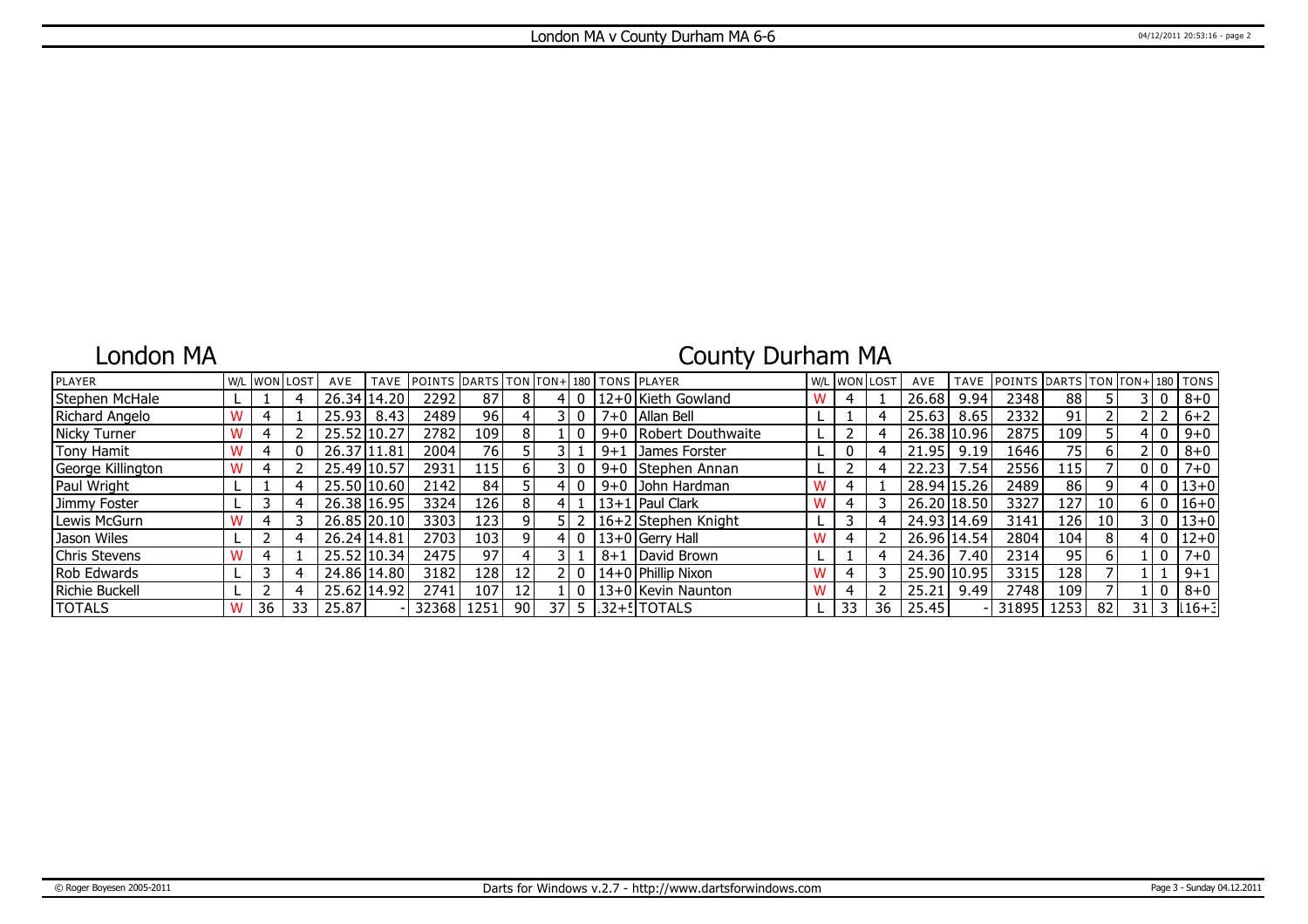#### London WA v County Durham WA 4-2 04/12/2011 20:53:36 - page 1

|   | SET AVE        | <b>PLAYER</b>    | LEG 1                        |                                                                                                |                              | -4                                                | 5    |                       |                | 6 7 8 9 10 11 12 O/S DU GS SL Tons |                                  |                              |          |          |               |                     |                      |                |                |                 | <b>SET AVE</b> | <b>PLAYER</b>            | LEG 1                                                        |                  |        |                         |                  |                                                                                                                        |         |                |                    |                |                                                      |                |              |                |                 |                 |                 |                                                                                                                                                         |
|---|----------------|------------------|------------------------------|------------------------------------------------------------------------------------------------|------------------------------|---------------------------------------------------|------|-----------------------|----------------|------------------------------------|----------------------------------|------------------------------|----------|----------|---------------|---------------------|----------------------|----------------|----------------|-----------------|----------------|--------------------------|--------------------------------------------------------------|------------------|--------|-------------------------|------------------|------------------------------------------------------------------------------------------------------------------------|---------|----------------|--------------------|----------------|------------------------------------------------------|----------------|--------------|----------------|-----------------|-----------------|-----------------|---------------------------------------------------------------------------------------------------------------------------------------------------------|
|   |                | 7.87             |                              |                                                                                                |                              | 60                                                |      |                       |                |                                    | $140$ 28 52 60 16                |                              |          |          |               | $\overline{27}$     |                      | $\overline{4}$ |                |                 |                | $\ast$<br>5.40           |                                                              |                  |        |                         |                  | 45 45 140                                                                                                              |         |                |                    |                |                                                      |                |              |                |                 |                 |                 | 4 5 6 7 8 9 10 11 12 0/5 DU GS SL Tons<br> 45   140    7    60    66    61    25    25    25    25    25    25    25    25    25    25    26    29    2 |
|   |                |                  |                              |                                                                                                |                              | 60 140 100 69 32                                  |      |                       |                |                                    |                                  |                              |          |          |               | 3   18   32         |                      |                | 3              |                 |                |                          | 2                                                            | 24 66 100 41 45  |        |                         |                  |                                                                                                                        |         |                |                    |                |                                                      |                |              |                | $\overline{15}$ |                 |                 | 225 1                                                                                                                                                   |
|   | 21             | Kerry            | $\overline{3}$               | 30                                                                                             |                              | 60   95   85   81   28                            |      |                       | 122            |                                    |                                  |                              |          |          |               | $3 \ 21 \ 122$      |                      |                |                |                 |                | $19$ Jennifer            | $\overline{3}$                                               |                  |        |                         |                  | 41 100 43 45 90 85 77                                                                                                  |         |                |                    |                |                                                      |                |              |                | 21              |                 | $\overline{20}$ |                                                                                                                                                         |
|   | $\ast$         | Simmons          | $\overline{4}$               |                                                                                                |                              | 60 36 28 26 82 45 87 12                           |      |                       |                |                                    |                                  |                              |          |          |               | 2   26   12         |                      |                |                |                 |                | $\star$ Summerson        | 4 60 26 100 81 100 58 36 20                                  |                  |        |                         |                  |                                                                                                                        |         |                |                    |                |                                                      |                |              |                | 24              |                 | 20              | $\overline{2}$                                                                                                                                          |
|   |                | LON              | 5                            |                                                                                                |                              |                                                   |      |                       |                |                                    |                                  |                              |          |          |               |                     |                      |                |                |                 |                |                          | 5                                                            |                  |        |                         |                  |                                                                                                                        |         |                |                    |                |                                                      |                |              |                |                 |                 |                 |                                                                                                                                                         |
|   | 74             |                  | 6                            |                                                                                                |                              |                                                   |      |                       |                |                                    |                                  |                              |          |          |               |                     |                      |                |                |                 | $ 32 ^{COD}$   |                          | 6                                                            |                  |        |                         |                  |                                                                                                                        |         |                |                    |                |                                                      |                |              |                |                 |                 |                 |                                                                                                                                                         |
|   |                |                  | $\overline{7}$               |                                                                                                |                              |                                                   |      |                       |                |                                    |                                  |                              |          |          |               |                     |                      |                |                |                 |                |                          |                                                              |                  |        |                         |                  |                                                                                                                        |         |                |                    |                |                                                      |                |              |                |                 |                 |                 |                                                                                                                                                         |
|   | <b>SET AVE</b> | PLAYER           | LEG                          |                                                                                                | 2<br>$\overline{\mathbf{3}}$ | $\overline{4}$                                    | $-5$ |                       | 6 7            |                                    | 8 9 10 11 12 O/S DU GS SL Tons   |                              |          |          |               |                     |                      |                |                |                 | <b>SET AVE</b> | <b>PLAYER</b>            | LEG 1                                                        |                  | 2      | $\overline{\mathbf{3}}$ |                  |                                                                                                                        |         |                |                    |                |                                                      |                |              |                |                 |                 |                 | 4 5 6 7 8 9 10 11 12 O/S DU GS SL Tons                                                                                                                  |
|   |                | $*$ 1<br>9.98    |                              | 36   60   55   135   25   100   90                                                             |                              |                                                   |      |                       |                |                                    |                                  |                              |          |          |               | $3 \mid 21 \mid 90$ |                      |                | $\overline{2}$ |                 |                | 2.25                     |                                                              |                  |        |                         |                  | 45 26 57 70 63 79                                                                                                      |         |                |                    |                |                                                      |                |              |                | $\overline{18}$ |                 | 161             |                                                                                                                                                         |
|   |                |                  | $\overline{2}$               | 85                                                                                             |                              | $\boxed{70}$ $\boxed{100}$ 68 60 55               |      |                       |                |                                    |                                  |                              |          |          |               | 18                  |                      | 63             | $\overline{1}$ |                 |                |                          |                                                              |                  |        |                         |                  | 81 81 81 41 99 58 60                                                                                                   |         |                |                    |                |                                                      |                |              |                |                 | 3   21   60     |                 |                                                                                                                                                         |
|   | 21             | Tricia           |                              |                                                                                                | 43<br> 81                    |                                                   |      | 10081884              |                | $\overline{0}$                     | $\overline{4}$                   |                              |          |          | $\mathcal{P}$ | $\overline{26}$     | $\overline{4}$       |                | $\overline{2}$ |                 |                | $ 18 $ Margaret          | $\overline{3}$                                               | 45               |        |                         |                  | 60 36 85 100 30 125 10                                                                                                 |         |                |                    |                |                                                      |                |              |                | $\overline{24}$ |                 |                 | $\overline{10}$ $\overline{2}$                                                                                                                          |
|   |                | Wright           | $\overline{4}$               |                                                                                                |                              |                                                   |      |                       |                | $\overline{4}$                     | $\overline{0}$                   |                              |          |          |               | $\overline{27}$     |                      | 2              | $\overline{2}$ |                 |                | Stewart                  |                                                              |                  |        |                         |                  |                                                                                                                        |         |                |                    |                |                                                      |                |              |                | $\overline{29}$ | 16              |                 |                                                                                                                                                         |
|   | $\ast$         | LON              | 5                            | 68 140 45 66 100 46 30 4<br>45 41 44 64 123 100 28 56                                          |                              |                                                   |      |                       |                |                                    |                                  |                              |          |          |               | $2$   23   56       |                      |                | $\overline{2}$ |                 | $\ast$         |                          | 4 41 26 57 83 95 31 81 23 48 16<br>5 57 57 57 15 45 41 45 37 |                  |        |                         |                  |                                                                                                                        |         |                |                    |                |                                                      |                |              |                | 21              |                 | l2041           |                                                                                                                                                         |
|   | 22             |                  | 6                            |                                                                                                |                              |                                                   |      |                       |                |                                    |                                  |                              |          |          |               |                     |                      |                |                |                 | $ 85 ^{COD}$   |                          |                                                              |                  |        |                         |                  |                                                                                                                        |         |                |                    |                |                                                      |                |              |                |                 |                 |                 |                                                                                                                                                         |
|   |                |                  | $\overline{7}$               |                                                                                                |                              |                                                   |      |                       |                |                                    |                                  |                              |          |          |               |                     |                      |                |                |                 |                |                          | 6<br>$\overline{7}$                                          |                  |        |                         |                  |                                                                                                                        |         |                |                    |                |                                                      |                |              |                |                 |                 |                 |                                                                                                                                                         |
|   | <b>SET AVE</b> | <b>PLAYER</b>    | <b>LEG</b>                   |                                                                                                | 3<br>2                       | $\overline{4}$                                    | 5    | $\underline{6}$       |                |                                    | 7 8 9 10 11 12 0/S DU GS SL Tons |                              |          |          |               |                     |                      |                |                |                 | <b>SET AVE</b> | <b>PLAYER</b>            | LEG                                                          |                  |        | 3                       | $4 \overline{ }$ | - 5                                                                                                                    | 6       | $\overline{7}$ | 8                  |                | $9 \t10 \t11$                                        |                |              |                |                 |                 |                 | 12 O/S DU GS SL Tons                                                                                                                                    |
|   |                | 1.00             | $\overline{1}$               | 45   80   41   70   85   55   85   20   10   8                                                 |                              |                                                   |      |                       |                |                                    |                                  |                              |          |          |               | 30                  |                      | 2              |                |                 |                | 4.25<br>$\ast$           | $\vert$ 1                                                    | 55 55 100        |        |                         |                  | 85 125                                                                                                                 | 49 16 0 |                |                    | 8              | $\mathbf{0}$                                         | 8              |              | $\overline{1}$ | 31              | 8               |                 | $\mathcal{L}$                                                                                                                                           |
|   |                |                  | <sup>2</sup>                 | 60                                                                                             |                              | 60 60 41 81 100 75                                |      |                       |                | $\overline{9}$                     |                                  | $9 \mid 4$                   |          |          |               | 30                  |                      | $\sqrt{2}$     |                |                 |                |                          | $\overline{2}$                                               | $\overline{41}$  | 22 100 |                         |                  | 81 85 85 62 21                                                                                                         |         |                |                    | $\overline{0}$ | $\overline{4}$                                       |                |              | $\overline{3}$ | 30              | $\overline{4}$  |                 | $\overline{1}$                                                                                                                                          |
|   | 15             | Susan            | $\overline{3}$               | $44 \overline{)60}$ 27 26 60 60 23 9 60                                                        |                              |                                                   |      |                       |                |                                    |                                  |                              |          |          |               | $\overline{27}$     |                      | 132            |                |                 |                | $16$ Sharon              |                                                              |                  |        |                         |                  | 100 22 45 85 81 26 28 58 38 18                                                                                         |         |                |                    |                |                                                      |                |              |                |                 | 28 18           |                 | $\overline{1}$                                                                                                                                          |
| 3 |                | Holt             | $\overline{4}$               |                                                                                                |                              |                                                   |      |                       |                |                                    |                                  |                              |          |          |               |                     |                      |                |                | 3               |                | Haywood                  |                                                              |                  |        |                         |                  |                                                                                                                        |         |                |                    |                |                                                      |                |              |                |                 |                 |                 |                                                                                                                                                         |
|   | $\ast$         | LON              | $\overline{5}$               |                                                                                                |                              |                                                   |      |                       |                |                                    |                                  |                              |          |          |               |                     |                      |                |                |                 | $\ast$         |                          | $\overline{4}$<br>$\overline{5}$                             |                  |        |                         |                  |                                                                                                                        |         |                |                    |                |                                                      |                |              |                |                 |                 |                 |                                                                                                                                                         |
|   | 71             |                  |                              |                                                                                                |                              |                                                   |      |                       |                |                                    |                                  |                              |          |          |               |                     |                      |                |                |                 | 89             | COD                      |                                                              |                  |        |                         |                  |                                                                                                                        |         |                |                    |                |                                                      |                |              |                |                 |                 |                 |                                                                                                                                                         |
|   |                |                  | 6<br>$\overline{7}$          |                                                                                                |                              |                                                   |      |                       |                |                                    |                                  |                              |          |          |               |                     |                      |                |                |                 |                |                          | 6                                                            |                  |        |                         |                  |                                                                                                                        |         |                |                    |                |                                                      |                |              |                |                 |                 |                 |                                                                                                                                                         |
|   | <b>SET AVE</b> | <b>PLAYER</b>    | <b>LEG</b>                   |                                                                                                | 3                            | $\overline{4}$                                    | 5    | 6                     | $\overline{7}$ | 8                                  |                                  | 9 10 11 12 0/S DU GS SL Tons |          |          |               |                     |                      |                |                |                 | <b>SET AVE</b> | <b>PLAYER</b>            | LEG                                                          |                  |        |                         | $\overline{4}$   | - 5                                                                                                                    | 6       | 7              |                    |                |                                                      |                |              |                |                 |                 |                 | 8 9 10 11 12 O/S DU GS SL Tons                                                                                                                          |
|   |                |                  |                              |                                                                                                |                              |                                                   |      |                       |                |                                    |                                  |                              |          |          |               |                     |                      |                |                |                 |                |                          |                                                              |                  |        |                         |                  |                                                                                                                        |         |                |                    |                |                                                      |                |              |                |                 |                 |                 |                                                                                                                                                         |
|   |                |                  |                              |                                                                                                |                              |                                                   |      |                       |                |                                    |                                  |                              |          |          |               |                     |                      |                |                |                 |                |                          |                                                              |                  |        |                         |                  |                                                                                                                        |         |                |                    |                |                                                      |                |              |                |                 |                 |                 |                                                                                                                                                         |
|   |                | $\ast$<br>3.40   | $\mathbf{1}$                 | 81                                                                                             |                              |                                                   |      |                       |                |                                    | $\boxed{8}$                      | $\overline{2}$               |          |          |               | 28                  | $\overline{2}$       |                |                |                 |                | 2.21                     |                                                              | $82$ 41 43 100 5 |        |                         |                  |                                                                                                                        |         |                | 30   60   60   55  |                |                                                      |                |              |                | $\overline{27}$ |                 | 25              |                                                                                                                                                         |
|   |                |                  | $\overline{2}$               | 55                                                                                             |                              | 100 95 65 64 56 30 0 8<br>25 60 60 83 60 60 80 18 |      |                       |                |                                    |                                  |                              |          |          |               | $2 \mid 26 \mid 18$ |                      |                | $\mathcal{D}$  |                 |                |                          |                                                              | 9                |        |                         |                  | 26 60 38 121 41 41 41 25                                                                                               |         |                |                    |                |                                                      |                |              |                | $\overline{27}$ |                 | 99              |                                                                                                                                                         |
|   | 17             | Clare            | $\overline{3}$               | $\frac{100}{41}$ 55 140 41 92 16 12 2 0 2                                                      |                              |                                                   |      |                       |                |                                    |                                  |                              |          |          |               | 213212              |                      |                |                |                 |                | $16$ Cheryl              |                                                              |                  |        |                         |                  | $41 \overline{)60} \overline{)41} \overline{)55} \overline{)60} \overline{)60} \overline{)56} \overline{)48}$          |         |                |                    |                |                                                      |                |              |                | 30              |                 | 20              |                                                                                                                                                         |
| 4 | $\ast$         | <b>Bywaters</b>  | $\overline{4}$               |                                                                                                |                              |                                                   |      |                       |                |                                    |                                  |                              |          |          |               |                     |                      |                |                | $\vert 4 \vert$ |                | $\star$ Wooff            | $\overline{4}$                                               |                  |        |                         |                  |                                                                                                                        |         |                |                    |                |                                                      |                |              |                |                 |                 |                 |                                                                                                                                                         |
|   |                | $ 48 $ LON       | 5 <sup>5</sup>               |                                                                                                |                              |                                                   |      |                       |                |                                    |                                  |                              |          |          |               |                     |                      |                |                |                 | $ 18 ^{COD}$   |                          | 5                                                            |                  |        |                         |                  |                                                                                                                        |         |                |                    |                |                                                      |                |              |                |                 |                 |                 |                                                                                                                                                         |
|   |                |                  | $6\overline{6}$              |                                                                                                |                              |                                                   |      |                       |                |                                    |                                  |                              |          |          |               |                     |                      |                |                |                 |                |                          | 6                                                            |                  |        |                         |                  |                                                                                                                        |         |                |                    |                |                                                      |                |              |                |                 |                 |                 |                                                                                                                                                         |
|   |                |                  | $\overline{7}$               |                                                                                                |                              |                                                   |      |                       |                |                                    |                                  |                              |          |          |               |                     |                      |                |                |                 |                |                          | $\overline{7}$                                               |                  |        |                         |                  |                                                                                                                        |         |                |                    |                |                                                      |                |              |                |                 |                 |                 |                                                                                                                                                         |
|   | <b>SET AVE</b> | PLAYER           | <b>LEG</b><br>$\overline{1}$ | 24                                                                                             | 3                            | $\overline{4}$                                    | - 5  | 6                     | 7              | 8                                  |                                  | 9 10 11 12 O/S DU GS SL Tons |          |          |               |                     |                      |                |                |                 | <b>SET AVE</b> | <b>PLAYER</b><br>$\star$ | LEG<br>$\overline{1}$                                        |                  |        |                         | $\overline{4}$   | - 5                                                                                                                    | 6       | $\overline{7}$ | 8                  | 9              |                                                      |                |              |                |                 | $\overline{12}$ |                 | 10 11 12 O/S DU GS SL Tons                                                                                                                              |
|   |                | 3.40             |                              |                                                                                                | $ 41\rangle$                 | $60$   43                                         |      |                       |                |                                    | 13 100 40 22 60 36               |                              |          |          |               | 30                  |                      | $62 \mid 1$    |                |                 |                | 2.61                     |                                                              |                  |        |                         |                  |                                                                                                                        |         |                |                    |                | 10   81   60   40   60   60   81   28   57   12   12 |                |              |                | $3 \mid 33$     |                 |                 |                                                                                                                                                         |
|   |                | Tammy            | $\overline{2}$               | 100 140 22                                                                                     |                              |                                                   |      | $45 \ 61 \ 41$        | $\overline{0}$ |                                    | 52   32   0   0                  |                              |          |          |               | $\overline{33}$     |                      | $8 \mid 2$     |                |                 |                |                          | 2 121                                                        |                  |        |                         |                  | $\frac{1}{1}$ $\frac{1}{81}$ $\frac{1}{26}$ $\frac{1}{43}$ $\frac{1}{60}$ $\frac{1}{55}$ $\frac{1}{34}$ $\frac{1}{30}$ |         |                |                    |                | $\overline{0}$                                       | $ 10\rangle$   |              |                |                 | 3   33   10     |                 | $\overline{1}$                                                                                                                                          |
|   | 14             |                  | $\overline{3}$               | 83 40 46                                                                                       |                              |                                                   |      | $145 \mid 64 \mid 79$ |                | 38 98                              | 4 <sup>1</sup>                   | $\overline{2}$               | $\Omega$ | $\Omega$ |               | 36                  |                      | $\overline{2}$ |                |                 |                | $14$ Allison             |                                                              |                  |        |                         |                  | 80   60   140   60   28   9                                                                                            |         |                | $\boxed{45}$ 39 35 |                | $\overline{\phantom{0}}$                             | $\overline{0}$ | $\mathbf{0}$ | 2              |                 | $38 \mid 5$     |                 |                                                                                                                                                         |
| 5 | $\ast$         | Mackenzie        | $\overline{4}$               |                                                                                                |                              |                                                   |      |                       |                |                                    |                                  |                              |          |          |               |                     |                      |                |                | 5               | $\ast$         | Wells                    |                                                              |                  |        |                         |                  |                                                                                                                        |         |                |                    |                |                                                      |                |              |                |                 |                 |                 |                                                                                                                                                         |
|   | 45             | LON              | $\overline{5}$               |                                                                                                |                              |                                                   |      |                       |                |                                    |                                  |                              |          |          |               |                     |                      |                |                |                 | $ 45 ^{COD}$   |                          | 5                                                            |                  |        |                         |                  |                                                                                                                        |         |                |                    |                |                                                      |                |              |                |                 |                 |                 |                                                                                                                                                         |
|   |                |                  | 6                            |                                                                                                |                              |                                                   |      |                       |                |                                    |                                  |                              |          |          |               |                     |                      |                |                |                 |                |                          | 6                                                            |                  |        |                         |                  |                                                                                                                        |         |                |                    |                |                                                      |                |              |                |                 |                 |                 |                                                                                                                                                         |
|   |                |                  | $\overline{7}$               |                                                                                                |                              |                                                   |      |                       |                |                                    |                                  |                              |          |          |               |                     |                      |                |                |                 |                |                          |                                                              |                  |        |                         |                  |                                                                                                                        |         |                |                    |                |                                                      |                |              |                |                 |                 |                 |                                                                                                                                                         |
|   | <b>SET AVE</b> | <b>PLAYER</b>    | <b>LEG</b>                   |                                                                                                |                              | $\overline{4}$                                    | .5   | 6                     | $\overline{7}$ | 8                                  | 9                                | 10                           | 11       |          |               |                     | 12 O/S DU GS SL Tons |                |                |                 | <b>SET AVE</b> | <b>PLAYER</b>            | LEG                                                          |                  |        |                         |                  | -5                                                                                                                     | 6       | $\overline{7}$ | 8                  | 9              | 10                                                   |                |              |                |                 |                 |                 | 11 12 0/S DU GS SL Tons                                                                                                                                 |
|   |                | $\ast$<br>6.00   | $\overline{1}$               | 80 100 40 60 41 94 20 31 31 0 4                                                                |                              |                                                   |      |                       |                |                                    |                                  |                              |          |          |               | $1 \mid 31 \mid 4$  |                      |                |                |                 |                | 6.80                     | $\overline{1}$                                               |                  |        |                         |                  | 60   17   85   67   26   78   28   45   54   1                                                                         |         |                |                    |                |                                                      |                |              |                | $\overline{30}$ |                 | 40 l            |                                                                                                                                                         |
|   |                |                  | 2                            | 22                                                                                             | 100 60                       | $ 41\rangle$                                      |      | 30 60                 |                |                                    |                                  |                              |          |          |               | 18                  |                      | 188            | $\overline{1}$ |                 |                |                          |                                                              |                  |        |                         |                  |                                                                                                                        |         |                |                    |                |                                                      |                |              | 2              |                 | $20 \mid 20$    |                 | $\mathcal{P}$                                                                                                                                           |
|   |                | $ 17 $ Jacqeline | $\overline{3}$               | 45<br>  60                                                                                     |                              | $26$ $23$ $15$ $100$ 83 45                        |      |                       |                |                                    |                                  |                              |          |          |               | $\overline{24}$     |                      | $ 104 $ 1      |                |                 |                | $ 19 $ Kirsty            | 3                                                            |                  |        |                         |                  | 140 100 36 81 88 36 20<br>40 80 60 66 100 73 52 30                                                                     |         |                |                    |                |                                                      |                |              |                | $\overline{22}$ | $\overline{30}$ |                 | $\overline{1}$                                                                                                                                          |
| 6 | $\ast$         | Saunders         | $\overline{4}$               |                                                                                                | 41                           | 40   60   41   <mark>100</mark>   44              |      |                       |                |                                    | $0 \ 35 \ 40$                    |                              |          |          |               | $3 \mid 30 \mid 40$ |                      |                | 2              | 6               | $\ast$         | Hutchinson               | $\overline{4}$                                               |                  |        |                         |                  | 24 100 85 45 41 45 97 17 0 27                                                                                          |         |                |                    |                |                                                      |                |              |                | $\overline{30}$ |                 |                 | $\overline{20}$ 1                                                                                                                                       |
|   |                | $70$ LON         | 5                            | $41 \overline{)60} \overline{)81} \overline{)85} \overline{)60} \overline{)42} \overline{)32}$ |                              |                                                   |      |                       |                |                                    |                                  |                              |          |          |               | $1 \ 22 \ 32$       |                      |                | $\overline{1}$ |                 | $ 42 ^{COD}$   |                          | -5                                                           |                  |        |                         |                  | $\boxed{60}$ 41 140 30 45 29 100                                                                                       |         |                |                    |                |                                                      |                |              |                | $\overline{21}$ |                 |                 | $56$   2                                                                                                                                                |
|   |                |                  | 6<br>$\overline{7}$          |                                                                                                |                              |                                                   |      |                       |                |                                    |                                  |                              |          |          |               |                     |                      |                |                |                 |                |                          | 6                                                            |                  |        |                         |                  |                                                                                                                        |         |                |                    |                |                                                      |                |              |                |                 |                 |                 |                                                                                                                                                         |

RUNNING SCORE <u>| X | X | X | X | 4</u><br>RUNNING SCORE <u>| X | X | X | X | 4</u>

OP: London WA - Kerry Simmons 21.74 \*

RUNNING SCORE 1 2 3 X 4 5 X 6 Sets 2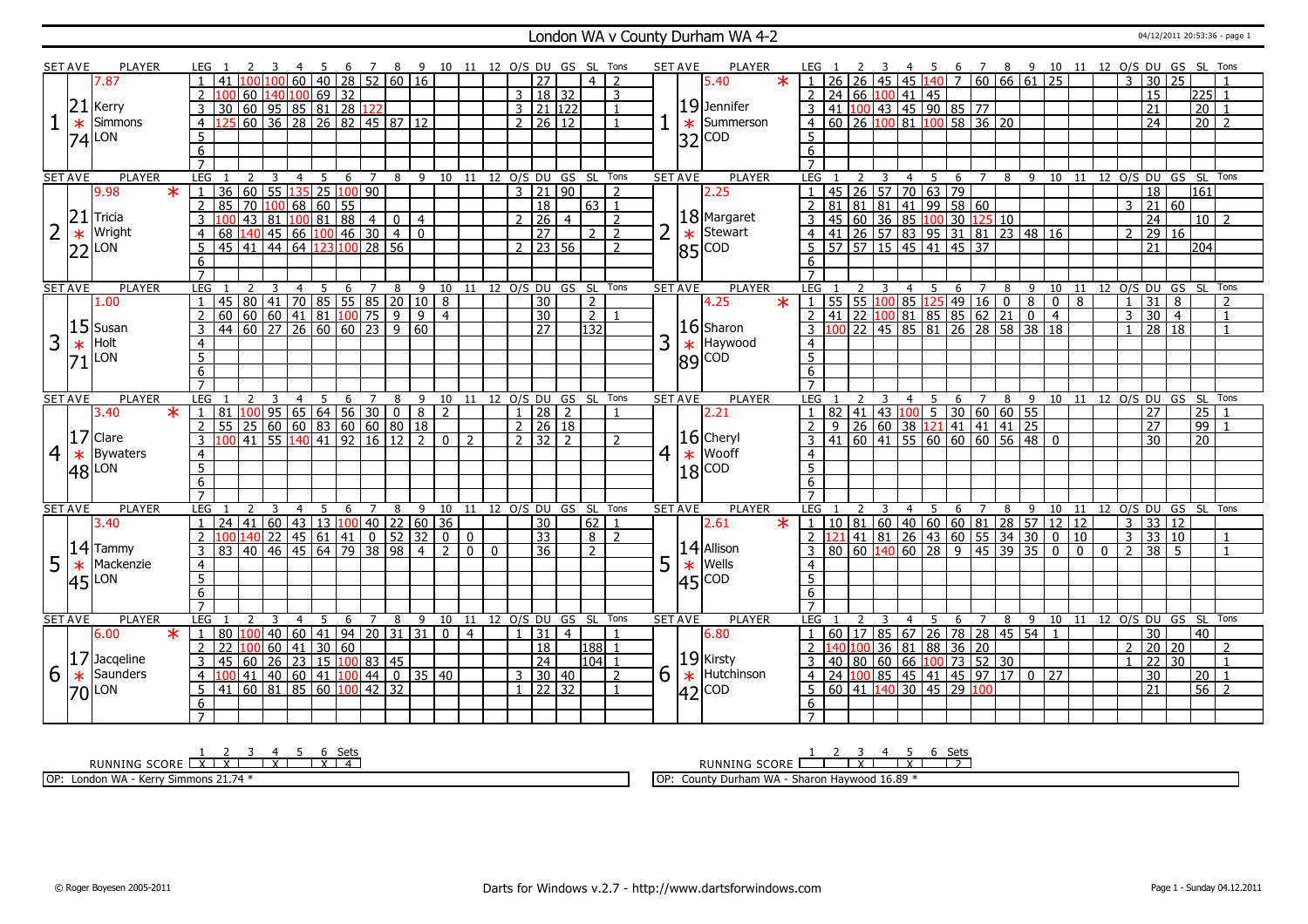### London WA

# County Durham WA

| <b>IPLAYER</b>       |  | l w/l IwonTlost | AVE   |       | TAVE POINTS DARTS TON FON+180 TONS PLAYER |       |    |  |                          |  | <b>W/L WON LOST</b> | AVE   |      | TAVE POINTS DARTS TON TON+ 180 TONS |                  |    |  |         |
|----------------------|--|-----------------|-------|-------|-------------------------------------------|-------|----|--|--------------------------|--|---------------------|-------|------|-------------------------------------|------------------|----|--|---------|
| <b>Kerry Simmons</b> |  |                 | 21.74 | .87   | 20001                                     | 92 I  |    |  | 7+0   Jennifer Summerson |  |                     | 19.32 | 5.40 | 1739                                | 90               |    |  | $5 + 0$ |
| Tricia Wright        |  |                 | 21.22 | 9.98  | 2440                                      | 115 I |    |  | 9+0   Margaret Stewart   |  |                     | 18.85 | 2.25 | 2130                                | 113 <sup>1</sup> |    |  | $2 + 0$ |
| Susan Holt           |  |                 |       | .00   | .367                                      | 87    |    |  | 1+0 Sharon Haywood       |  |                     | 16.89 | 4.25 | 1503                                | 89               |    |  | 4+0     |
| Clare Bywaters       |  |                 | .481  | 3.40' | 1503                                      | 86    |    |  | 3+0 Cheryl Wooff         |  |                     | 16.18 |      | 1359                                | 84               |    |  | $2 + 0$ |
| Tammy Mackenzie      |  |                 | 14.45 | 3.40' | 1431                                      | 99    |    |  | 3+0   Allison Wells      |  |                     | 14.45 | 2.61 | 1503                                | 104              |    |  | $2 + 0$ |
| Jacgeline Saunders   |  |                 | 1/701 | 6.00  | 2213                                      | 125'  |    |  | 6+0 Kirsty Hutchinson    |  |                     | 19.42 | 6.80 | 2389                                | 123!             |    |  | $6+0$   |
| <b>TOTALS</b>        |  |                 | 18.14 |       | 10954                                     | 604   | 25 |  | 129+01TOTALS             |  |                     | 17.62 |      | 10623                               | 603              | 17 |  | 121+0   |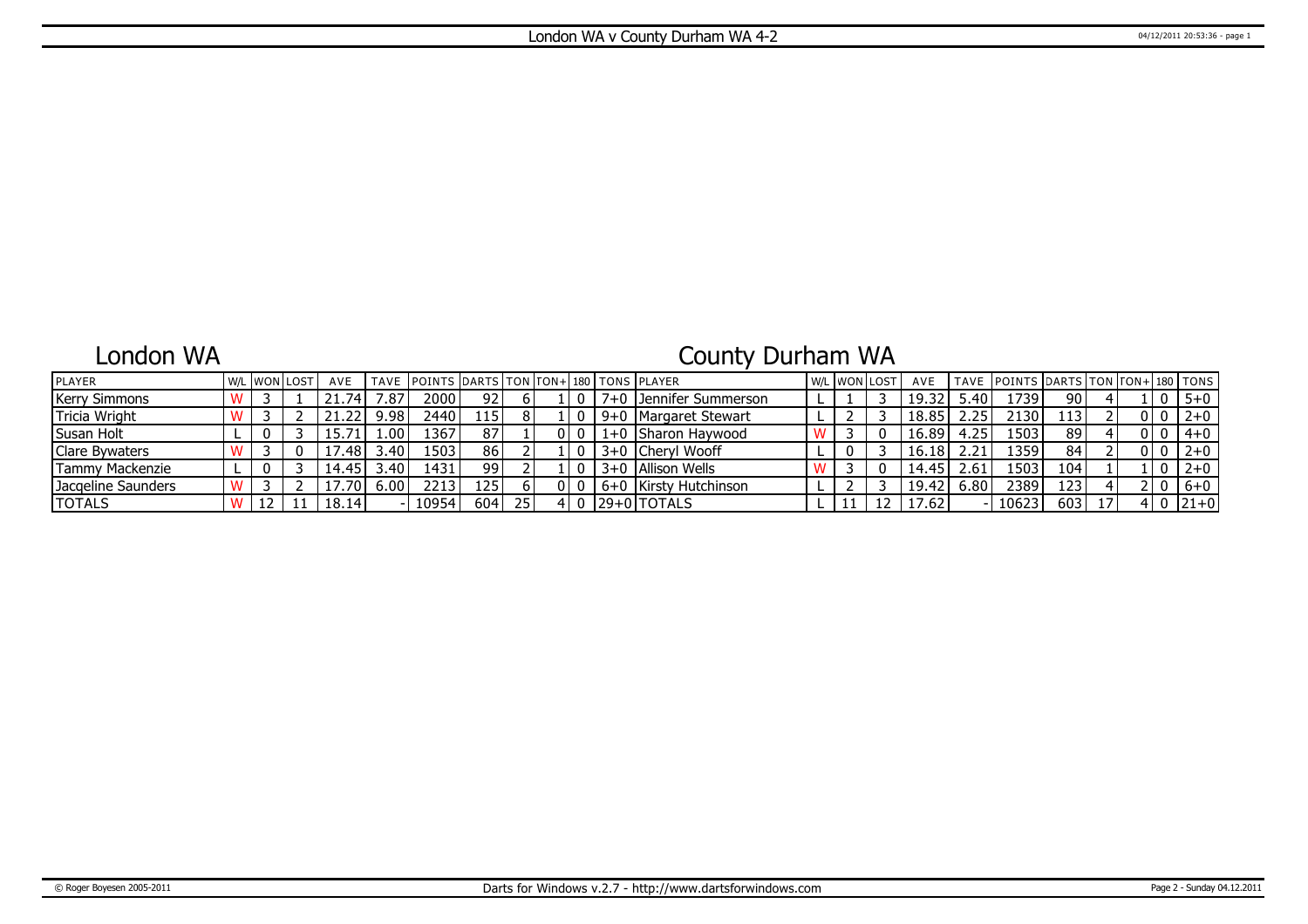#### London MB v County Durham MB 9-3 04/12/2011 20:54:37 - page 1

|                | <b>SET AVE</b> | PLAYER            | LEG 1                          | -2<br>$\mathbf{3}$<br>-4                                                         | - 5             |                  |                       | 6 7 8 9 10 11 12 O/S DU GS SL Tons |                              |                |                      |                |                |   | <b>SET AVE</b><br>PLAYER                               | LEG 1                                                                                                         |         |                                                      |                |       |                          |   | 2 3 4 5 6 7 8 9 10 11 12 O/S DU GS SL Tons |  |                |                 |                |                                |                |
|----------------|----------------|-------------------|--------------------------------|----------------------------------------------------------------------------------|-----------------|------------------|-----------------------|------------------------------------|------------------------------|----------------|----------------------|----------------|----------------|---|--------------------------------------------------------|---------------------------------------------------------------------------------------------------------------|---------|------------------------------------------------------|----------------|-------|--------------------------|---|--------------------------------------------|--|----------------|-----------------|----------------|--------------------------------|----------------|
|                |                | 10.78             | 60                             | 95<br>1 በበ<br>55                                                                 | $\overline{41}$ |                  |                       |                                    |                              |                | 15                   |                | 150            |   | 9.20<br>$\star$                                        | $\overline{1}$                                                                                                |         | 45 44 100 140 140 32                                 |                |       |                          |   |                                            |  |                | 16              | 32.            |                                |                |
|                |                |                   | $\overline{2}$                 | $177$ 96 50<br>43                                                                |                 |                  |                       |                                    |                              |                | 3   15   50          |                | $2 + 1$        |   |                                                        | $\overline{2}$                                                                                                |         | 85 95 100 81                                         |                |       |                          |   |                                            |  |                | 12              |                | 140 l<br>$\overline{1}$        |                |
|                |                | $28$ Matt         | $\overline{3}$<br>60           | $\overline{41}$<br>$140$ 41                                                      | 135             | $\sqrt{84}$      |                       |                                    |                              |                | 3   18   84          |                | 2              |   | 28 Stephen                                             | $3 \mid 100 \mid 100 \mid 60 \mid 140 \mid 41 \mid 20$                                                        |         |                                                      |                |       |                          |   |                                            |  |                | $\overline{18}$ |                | 40                             | 3              |
|                | $\ast$         | Winzar            | $\overline{4}$                 | 26 44 140 140 111                                                                |                 | $\overline{140}$ |                       |                                    |                              |                | $3 \mid 18 \mid 40$  |                | $\overline{3}$ |   | $\star$ Hayers                                         | 81 100 60 60 95<br>$\overline{4}$                                                                             |         |                                                      |                |       |                          |   |                                            |  |                | $\overline{15}$ |                | $105$   1                      |                |
|                |                |                   | 5                              |                                                                                  |                 |                  |                       |                                    |                              |                |                      |                |                |   |                                                        | 5                                                                                                             |         |                                                      |                |       |                          |   |                                            |  |                |                 |                |                                |                |
|                |                | $ 09 $ LON        | $\overline{6}$                 |                                                                                  |                 |                  |                       |                                    |                              |                |                      |                |                |   | $18$ $\frac{\text{C}^{\text{C}}}{\text{C}^{\text{C}}}$ | $\overline{6}$                                                                                                |         |                                                      |                |       |                          |   |                                            |  |                |                 |                |                                |                |
|                |                |                   | $\overline{7}$                 |                                                                                  |                 |                  |                       |                                    |                              |                |                      |                |                |   |                                                        |                                                                                                               |         |                                                      |                |       |                          |   |                                            |  |                |                 |                |                                |                |
|                | <b>SET AVE</b> | PLAYER            | LEG                            | $\overline{\mathbf{3}}$<br>2<br>$\overline{4}$                                   | 5               | - 6              |                       | 7 8 9 10 11 12 0/S DU GS SL Tons   |                              |                |                      |                |                |   | <b>PLAYER</b><br><b>SET AVE</b>                        | LEG 1                                                                                                         |         | $\overline{\mathbf{3}}$                              |                |       |                          |   | 4 5 6 7 8 9 10 11 12 O/S DU GS SL Tons     |  |                |                 |                |                                |                |
|                |                | 7.59<br>$\ast$    | $\overline{1}$                 | 60 100 100 105 36                                                                |                 |                  |                       |                                    |                              | 2 <sup>1</sup> | 17 36                |                | $\overline{4}$ |   | 6.35                                                   |                                                                                                               |         | 55 83 59 118                                         |                |       |                          |   |                                            |  |                | $\overline{15}$ |                | 46                             | $\overline{2}$ |
|                |                |                   | $\overline{2}$                 | 26<br>40 41 60 92                                                                |                 |                  |                       |                                    |                              |                | $\overline{18}$      |                | l142l 1        |   |                                                        |                                                                                                               |         | $60$ 140 55 81                                       | $\overline{2}$ | 137   | $\overline{26}$          |   |                                            |  | 3              | $\overline{21}$ | 26             |                                | $\overline{2}$ |
|                | 25             | Robbie            | 3                              |                                                                                  |                 |                  |                       |                                    |                              |                | $3 \ 21 \ 57$        |                |                |   | 23 Graham                                              | $\overline{3}$                                                                                                |         |                                                      |                |       |                          |   |                                            |  |                | 18              |                | $\overline{123}$               |                |
| $\overline{2}$ |                | Hain              |                                |                                                                                  |                 |                  |                       |                                    |                              |                | 3   18   114         |                | $\overline{2}$ |   | Hutchinson                                             | 82 60 46 30 60 100<br>$\overline{4}$                                                                          |         |                                                      |                |       |                          |   |                                            |  |                | $\overline{18}$ |                | 140 l                          |                |
|                | $\ast$         |                   | $\overline{4}$                 |                                                                                  |                 |                  |                       |                                    |                              |                |                      |                |                |   | $\ast$                                                 |                                                                                                               |         |                                                      |                |       |                          |   |                                            |  |                |                 |                |                                |                |
|                | 16             | LON               | -5                             |                                                                                  |                 |                  |                       |                                    |                              |                |                      |                |                |   | <b>COD</b><br> 54                                      | $5^{\circ}$                                                                                                   |         |                                                      |                |       |                          |   |                                            |  |                |                 |                |                                |                |
|                |                |                   | 6                              |                                                                                  |                 |                  |                       |                                    |                              |                |                      |                |                |   |                                                        | 6                                                                                                             |         |                                                      |                |       |                          |   |                                            |  |                |                 |                |                                |                |
|                |                |                   | $\overline{7}$                 |                                                                                  |                 |                  |                       |                                    |                              |                |                      |                |                |   |                                                        | $\overline{7}$                                                                                                |         |                                                      |                |       |                          |   |                                            |  |                |                 |                |                                |                |
|                | <b>SET AVE</b> | PLAYER            | LEG                            | 3<br>$\overline{4}$                                                              | 5               | 6                | $7^{\circ}$<br>8      |                                    | 9 10 11 12 0/S DU GS SL Tons |                |                      |                |                |   | <b>SET AVE</b><br><b>PLAYER</b>                        | <b>LEG</b>                                                                                                    |         | 3<br>$\overline{4}$                                  |                |       | $5\quad 6\quad 7\quad 8$ |   | 9 10 11 12 0/S DU GS SL                    |  |                |                 |                |                                | Tons           |
|                |                | 6.91              | $\overline{1}$                 | 45 85 95 0                                                                       |                 |                  | 13 <br>5 <sup>1</sup> |                                    |                              |                | 24                   |                | 212            |   | 10.85<br>$\ast$                                        | 11100                                                                                                         |         | 30   41   140   60   40   65   21   4                |                |       |                          |   |                                            |  | $\overline{2}$ | 26              | $\overline{4}$ |                                | $\mathcal{L}$  |
|                | 22             |                   | $\overline{2}$<br>30           | 58 85 95<br>45                                                                   |                 | 135              | 53                    |                                    |                              |                | $2$ 20 53            |                | $\overline{1}$ |   |                                                        | 2                                                                                                             |         | 60 60 60 45 100 81                                   |                |       |                          |   |                                            |  |                | 18              |                | 95 <br>$\overline{1}$          |                |
|                |                | Wayne             | 3<br>45                        | $\frac{1}{45}$ $\frac{1}{45}$ $\frac{1}{100}$ $\frac{45}{100}$                   |                 |                  |                       |                                    |                              |                | 18                   |                | $ 121 $ 2      |   | $ 23 $ Patrick                                         | $\vert 100 \vert 60 \vert 140 \vert 165 \vert 27 \vert 0 \vert 9$                                             |         |                                                      |                |       |                          |   |                                            |  |                | $3 \mid 21$     | 9              |                                | 3              |
| 3              |                | Livett            | $\overline{4}$                 | 85 55 59 60 100 55                                                               |                 |                  |                       |                                    |                              |                | $\overline{18}$      |                | 87             | 3 | Lenagh                                                 | 4                                                                                                             |         | 60 100 140 57 44                                     |                |       |                          |   |                                            |  | 2 <sup>1</sup> | 17 44           |                |                                | 3              |
|                | $*$ 42         | LON               | 5                              |                                                                                  |                 |                  |                       |                                    |                              |                |                      |                |                |   | $\frac{1}{28}$ Lenag                                   |                                                                                                               |         |                                                      |                |       |                          |   |                                            |  |                |                 |                |                                |                |
|                |                |                   | 6                              |                                                                                  |                 |                  |                       |                                    |                              |                |                      |                |                |   |                                                        | 6                                                                                                             |         |                                                      |                |       |                          |   |                                            |  |                |                 |                |                                |                |
|                |                |                   | $\overline{7}$                 |                                                                                  |                 |                  |                       |                                    |                              |                |                      |                |                |   |                                                        |                                                                                                               |         |                                                      |                |       |                          |   |                                            |  |                |                 |                |                                |                |
|                |                |                   |                                |                                                                                  |                 |                  |                       |                                    |                              |                |                      |                |                |   |                                                        |                                                                                                               |         |                                                      |                |       |                          |   |                                            |  |                |                 |                |                                |                |
|                | <b>SET AVE</b> | <b>PLAYER</b>     | <b>LEG</b>                     | $\overline{2}$<br>3<br>4                                                         | 5               | 6                | 8<br>7                | 9                                  | 10 11 12 O/S DU GS SL Tons   |                |                      |                |                |   | <b>SET AVE</b><br><b>PLAYER</b>                        | <b>LEG</b>                                                                                                    |         | 4                                                    | 5              | 6     | $\overline{7}$           |   | 8 9 10 11 12 0/S DU GS SL                  |  |                |                 |                |                                | Tons           |
|                |                | $\ast$<br>6.56    | $\mathbf{1}$                   |                                                                                  |                 |                  |                       |                                    |                              |                | 18                   |                | 111            |   | 8.95                                                   |                                                                                                               |         |                                                      |                |       |                          |   |                                            |  |                | 16              | 40             |                                |                |
|                |                |                   | 2                              | 60   60   85   95   45   45  <br>  26   66   140   99   145   21                 |                 |                  | $-4$                  |                                    |                              |                | 2 20                 | $\overline{4}$ | $\overline{2}$ |   |                                                        | $\overline{z}$                                                                                                |         | 100 100 120 81 60 40<br>60 62 60 95 43 60 45         |                |       |                          |   |                                            |  |                | 21              |                | 76                             |                |
|                |                | $ 24 $ Steve      | $\overline{3}$                 |                                                                                  |                 |                  |                       |                                    |                              |                | $3 \mid 24 \mid 32$  |                |                |   | $ 23 $ Ian                                             | 3                                                                                                             |         | $\frac{1}{45}$ $\frac{100}{135}$ 57 24 0             |                |       |                          |   |                                            |  |                | 21              |                | 40                             | 3              |
| $\overline{4}$ | $\ast$         | Woodside          | $\overline{4}$                 | $\boxed{100}$ $\boxed{140}$ $\boxed{80}$ $\boxed{131}$ $\boxed{34}$ $\boxed{16}$ |                 |                  |                       |                                    |                              |                | $1 \mid 16 \mid 16$  |                | $\mathbf{R}$   |   | $4 \times$ Adamson                                     | 4   60   140   100   45   45   41                                                                             |         |                                                      |                |       |                          |   |                                            |  |                | 18              |                | $\overline{70}$ $\overline{2}$ |                |
|                |                | LON               | 5                              |                                                                                  |                 |                  |                       |                                    |                              |                |                      |                |                |   |                                                        | 5                                                                                                             |         |                                                      |                |       |                          |   |                                            |  |                |                 |                |                                |                |
|                | 27             |                   | 6                              |                                                                                  |                 |                  |                       |                                    |                              |                |                      |                |                |   | $ 92 ^{COD}$                                           | $6\overline{6}$                                                                                               |         |                                                      |                |       |                          |   |                                            |  |                |                 |                |                                |                |
|                |                |                   | $\overline{7}$                 |                                                                                  |                 |                  |                       |                                    |                              |                |                      |                |                |   |                                                        |                                                                                                               |         |                                                      |                |       |                          |   |                                            |  |                |                 |                |                                |                |
|                | <b>SET AVE</b> | PLAYER            | <b>LEG</b>                     | 3<br>$\overline{4}$                                                              | 5               | - 6              | $\overline{7}$<br>8   | 9 10 11 12 0/S DU GS SL Tons       |                              |                |                      |                |                |   | <b>PLAYER</b><br><b>SET AVE</b>                        | LEG 1                                                                                                         |         | 3<br>$\overline{4}$                                  | $5^{\circ}$    |       |                          |   | 6 7 8 9 10 11 12 0/S DU GS SL Tons         |  |                |                 |                |                                |                |
|                |                | 11.41             | $\overline{1}$<br>55           | 43   135   100   26   21   66<br>$\overline{55}$                                 |                 |                  |                       |                                    |                              |                | $3 \mid 24 \mid 66$  |                | 2              |   | 14.67<br>$\star$                                       | $\mathsf{L}$                                                                                                  |         | 42 45 100 82 26 140 26 30                            |                |       |                          |   |                                            |  |                | 24              |                | 10 <sup>2</sup>                |                |
|                |                |                   |                                | 100 100 60 100 105 36                                                            |                 |                  |                       |                                    |                              |                | 1   16   36          |                | $\overline{4}$ |   |                                                        |                                                                                                               |         | 83 125 26 39                                         | 140            |       |                          |   |                                            |  |                | 15              |                | 88                             | $\overline{z}$ |
|                | 25             | Graham            | $\overline{3}$<br>28 83        | 60                                                                               | $140$ 43        |                  |                       |                                    |                              |                | 15                   |                | 147            |   |                                                        |                                                                                                               | 43 81   |                                                      | 100 87 90      |       |                          |   |                                            |  | 3              | 18 90           |                |                                | $\overline{2}$ |
| 5              | $\ast$         | Rackstraw         | 4                              | $145$ 70 95 60 81 94                                                             |                 |                  |                       |                                    |                              |                | 18                   |                | 56             | 5 |                                                        |                                                                                                               |         |                                                      |                | 72 36 |                          |   |                                            |  | $\mathcal{P}$  | 17              | 36             |                                | $\overline{3}$ |
|                |                | LON               | 5                              | 45 140 121 100 55 40                                                             |                 |                  |                       |                                    |                              |                | 2 17 40              |                | 3              |   | $\begin{array}{c} 25 \\ \times \end{array}$ Gill       |                                                                                                               | 100 100 | 21                                                   | 100            | 40    |                          |   |                                            |  |                | $\overline{18}$ |                | 40 l                           | $\overline{4}$ |
|                | 58             |                   | 6                              |                                                                                  |                 |                  |                       |                                    |                              |                |                      |                |                |   | $73$ COD                                               | 6                                                                                                             |         |                                                      |                |       |                          |   |                                            |  |                |                 |                |                                |                |
|                |                |                   | $\overline{7}$                 |                                                                                  |                 |                  |                       |                                    |                              |                |                      |                |                |   |                                                        | $\overline{7}$                                                                                                |         |                                                      |                |       |                          |   |                                            |  |                |                 |                |                                |                |
|                | <b>SET AVE</b> | PLAYER            | <b>LEG</b>                     | 3<br>$\mathcal{L}$<br>$\overline{4}$                                             | -5              | -6               | 7<br>8                |                                    | 9 10 11 12 0/S DU GS SL Tons |                |                      |                |                |   | <b>SET AVE</b><br><b>PLAYER</b>                        | LEG                                                                                                           |         | 3<br>4                                               | -5             | -6    | $\overline{7}$           | 8 | 9 10 11 12 0/S DU GS SL Tons               |  |                |                 |                |                                |                |
|                |                | $\star$ 1<br>5.45 | 60                             | 59   100   43   41   44   96   58                                                |                 |                  |                       |                                    |                              |                | $2 \mid 23 \mid 58$  |                | $\mathbf{1}$   |   | 5.40                                                   | $\overline{1}$                                                                                                |         | 45 81 60 45 80 140 18                                |                |       |                          |   |                                            |  |                | 21              |                | 32                             |                |
|                |                |                   | 2                              |                                                                                  |                 |                  |                       |                                    |                              |                | 2   17   20          |                | 3              |   |                                                        | $\mathcal{L}$                                                                                                 |         | $60 \big  100 \big  100 \big  100 \big  55 \big  61$ |                |       |                          |   |                                            |  |                | $\overline{18}$ |                | $\overline{25}$                | $\overline{3}$ |
|                |                | Kevin             | $\overline{3}$                 | 95 100 100 140 46 20<br>59 38 31 54 60 55 34 65 105                              |                 |                  |                       |                                    |                              |                | $3 \mid 27 \mid 105$ |                | $\mathbf{1}$   |   |                                                        | $\boxed{41}$ $\boxed{81}$ $\boxed{55}$ $\boxed{100}$ $\boxed{41}$ $\boxed{79}$ $\boxed{56}$ $\boxed{32}$<br>3 |         |                                                      |                |       |                          |   |                                            |  |                | $\overline{24}$ |                | $16$ $1$                       |                |
|                | 22             | Haste             | $\overline{4}$                 |                                                                                  |                 |                  |                       |                                    |                              |                |                      |                |                |   | Milburn                                                | $\overline{4}$                                                                                                |         |                                                      |                |       |                          |   |                                            |  |                |                 |                |                                |                |
| 6              | $\ast$         |                   |                                |                                                                                  |                 |                  |                       |                                    |                              |                |                      |                |                | 6 | $22$ David<br>$*$ Milburr                              |                                                                                                               |         |                                                      |                |       |                          |   |                                            |  |                |                 |                |                                |                |
|                | 43             | LON               | $\overline{5}$                 |                                                                                  |                 |                  |                       |                                    |                              |                |                      |                |                |   | $ 70 $ COD                                             | $\overline{5}$                                                                                                |         |                                                      |                |       |                          |   |                                            |  |                |                 |                |                                |                |
|                |                |                   | $6\overline{6}$<br>$7^{\circ}$ |                                                                                  |                 |                  |                       |                                    |                              |                |                      |                |                |   |                                                        | 6<br>$\overline{7}$                                                                                           |         |                                                      |                |       |                          |   |                                            |  |                |                 |                |                                |                |

RUNNING SCORE 1 X 2 X 3 4 X 5 X 6 X Sets 5

RUNNING SCORE 1 2 3 X 4 5 6 Sets 1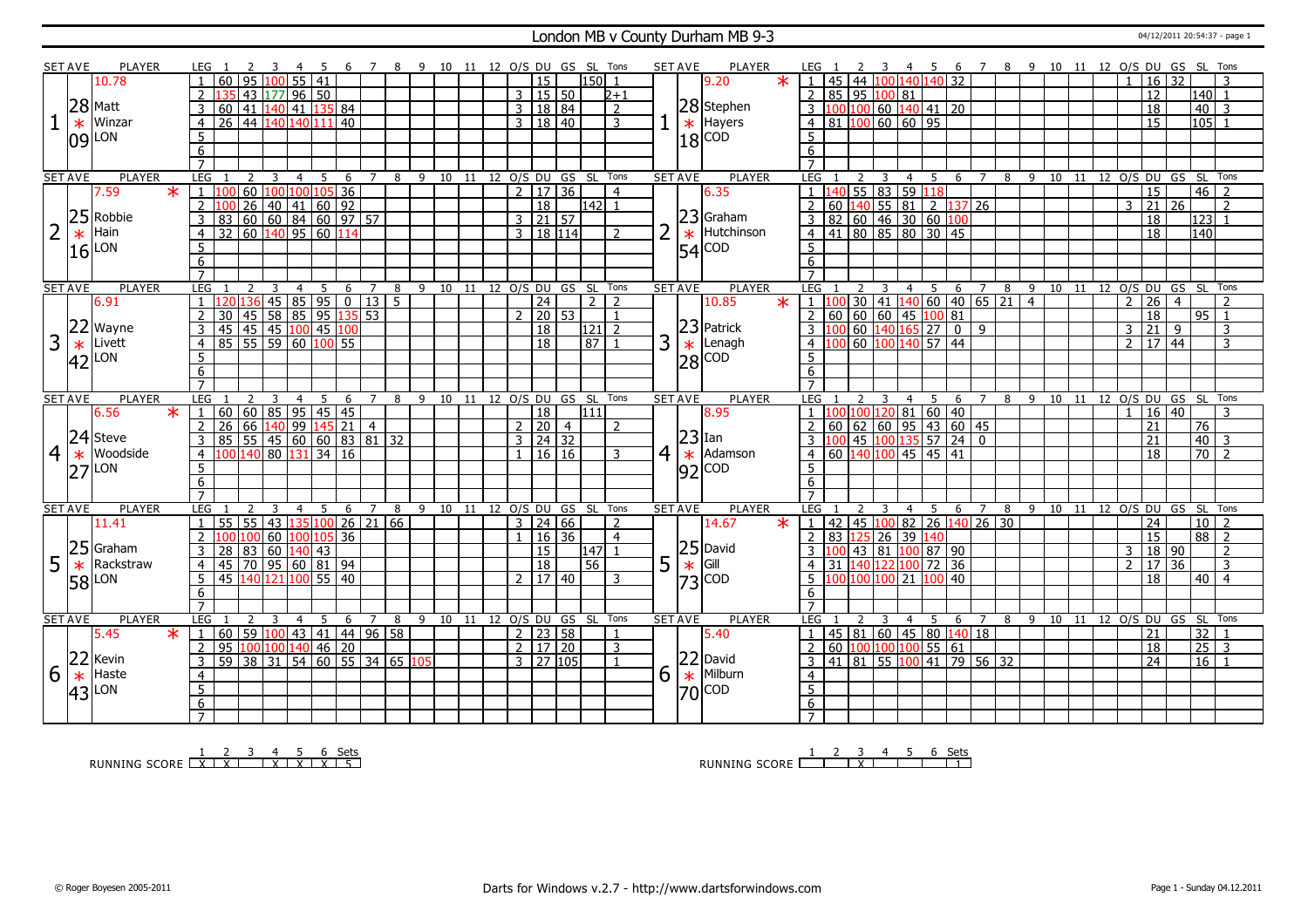#### London MB v County Durham MB 9-3 04/12/2011 20:54:37 - page 2

|    | SET AVE         | PLAYER                   | LEG                              |                                                                                                             |                |                         | -4                                                                            |      |       |                |   | - 9 |    |  |                                             | 10 11 12 O/S DU GS SL Tons         |                     | <b>SET AVE</b>   |      | <b>PLAYER</b>                                         |        | LEG                                           |              |                    |                    |                                                                                                                                            | 6        | 7              |           |    | 8 9 10 11 12 O/S DU GS SL |  |                 |                     |                 |                 |                                        |  |
|----|-----------------|--------------------------|----------------------------------|-------------------------------------------------------------------------------------------------------------|----------------|-------------------------|-------------------------------------------------------------------------------|------|-------|----------------|---|-----|----|--|---------------------------------------------|------------------------------------|---------------------|------------------|------|-------------------------------------------------------|--------|-----------------------------------------------|--------------|--------------------|--------------------|--------------------------------------------------------------------------------------------------------------------------------------------|----------|----------------|-----------|----|---------------------------|--|-----------------|---------------------|-----------------|-----------------|----------------------------------------|--|
|    |                 | 3.25                     |                                  | 44                                                                                                          | 60             | 94                      | 50                                                                            |      | 26 60 | 40             |   |     |    |  | 21                                          | 127                                |                     |                  |      | 10.05                                                 | $\ast$ | 30                                            |              |                    |                    | 140 100                                                                                                                                    | 26 10 10 |                |           |    |                           |  | 3               | $\overline{24}$     | 10              |                 | 3                                      |  |
|    |                 |                          | $\overline{2}$                   | $\overline{25}$                                                                                             | 41             |                         | 95 100 100 43 39 45 13                                                        |      |       |                |   |     |    |  | 3   27   13                                 |                                    | 2                   |                  |      |                                                       |        | $\overline{2}$                                |              |                    |                    | 59 55 140 97 21                                                                                                                            |          | $\overline{0}$ | $\vert$ 2 |    |                           |  |                 | $\overline{24}$     |                 | $\mathcal{P}$   | $\overline{2}$                         |  |
|    |                 | $20$ Paul                | $\overline{3}$                   | 45 125 60 92 81 62                                                                                          |                |                         |                                                                               |      |       |                |   |     |    |  | $\overline{18}$                             | 36                                 |                     |                  |      | $23$ James                                            |        | $\overline{3}$<br>$\overline{95}$             |              |                    |                    | $100$ 60 $100$ 90 38 18                                                                                                                    |          |                |           |    |                           |  |                 |                     | 19 18           |                 | $\overline{2}$                         |  |
|    | $\ast$          | Killington               | $\overline{4}$                   | 81 84 20 81 80 25                                                                                           |                |                         |                                                                               |      |       |                |   |     |    |  | 18                                          | $\overline{130}$                   |                     |                  |      | $\ast$<br>Summers                                     |        | $\overline{4}$                                |              |                    |                    | 85 100 85 100 59 72                                                                                                                        |          |                |           |    |                           |  |                 | 3   18   72         |                 |                 | $\overline{2}$                         |  |
|    |                 | LON                      | 5                                |                                                                                                             |                |                         |                                                                               |      |       |                |   |     |    |  |                                             |                                    |                     |                  |      | 55 COD                                                |        | 5                                             |              |                    |                    |                                                                                                                                            |          |                |           |    |                           |  |                 |                     |                 |                 |                                        |  |
|    | 37              |                          | 6                                |                                                                                                             |                |                         |                                                                               |      |       |                |   |     |    |  |                                             |                                    |                     |                  |      |                                                       |        | 6                                             |              |                    |                    |                                                                                                                                            |          |                |           |    |                           |  |                 |                     |                 |                 |                                        |  |
|    |                 |                          | $\overline{7}$                   |                                                                                                             |                |                         |                                                                               |      |       |                |   |     |    |  |                                             |                                    |                     |                  |      |                                                       |        |                                               |              |                    |                    |                                                                                                                                            |          |                |           |    |                           |  |                 |                     |                 |                 |                                        |  |
|    | <b>SET AVE</b>  | <b>PLAYER</b>            | LEG                              |                                                                                                             | 2              | $\overline{\mathbf{3}}$ | $\overline{4}$                                                                | $-5$ |       |                |   |     |    |  |                                             | 6 7 8 9 10 11 12 0/S DU GS SL Tons |                     | <b>SET AVE</b>   |      | <b>PLAYER</b>                                         |        | LEG 1                                         | <sup>2</sup> | $\overline{3}$     |                    |                                                                                                                                            |          |                |           |    |                           |  |                 |                     |                 |                 | 4 5 6 7 8 9 10 11 12 O/S DU GS SL Tons |  |
|    |                 | 8.56<br>$\ast$           | $\mathbf{1}$                     | 10 10 16 135 60 58 16 3<br>3 125 32 60 140 60 44 20 0<br>40 28 100 60 60 43 45 89 18<br>59 82 45 140 59 116 |                |                         | $\boxed{60}$ 85 87 46 70 16                                                   |      |       |                |   |     |    |  | $1 \mid 22 \mid 16$                         |                                    |                     |                  |      | 6.50                                                  |        |                                               |              |                    |                    | 35 45 60 40 45 100 72                                                                                                                      |          |                |           |    |                           |  |                 | 21                  |                 | 104             |                                        |  |
|    |                 |                          | $\overline{2}$                   |                                                                                                             |                |                         |                                                                               |      |       |                |   |     |    |  | $2 \mid 26 \mid 32$                         |                                    | 2                   |                  |      |                                                       |        |                                               |              |                    |                    |                                                                                                                                            |          |                |           |    |                           |  |                 | 27                  |                 | 5               |                                        |  |
|    | 21              | Tom                      | $\overline{3}$                   |                                                                                                             |                |                         |                                                                               |      |       |                |   |     |    |  | $\overline{24}$                             | l 20 l                             | $\overline{2}$      |                  |      |                                                       |        |                                               |              |                    |                    |                                                                                                                                            |          |                |           |    |                           |  | $\mathbf{3}$    | 24                  | 43              |                 |                                        |  |
| 8  |                 | Burns                    | $\overline{4}$                   |                                                                                                             |                |                         |                                                                               |      |       |                |   |     |    |  | $\overline{27}$                             | 18                                 | $\overline{1}$      | 8                |      | $20$ Gerry                                            |        | $\overline{4}$                                |              |                    |                    | <b>81 100 45 95 40 34 36 50 15<br/>40 60 85 80 81 49 63 43<br/>30 32 96 100 125 28 65 21 0</b>                                             |          |                |           |    | $\vert$ 4                 |  | $\mathcal{P}$   | 29                  | $\overline{4}$  |                 | $\overline{2}$                         |  |
|    |                 | $\frac{*}{09}$ LON       | 5                                |                                                                                                             |                |                         |                                                                               |      |       |                |   |     |    |  | 3   18   116                                |                                    | $\overline{z}$      |                  |      | $ 03 $ COD                                            |        | 5 <sup>1</sup>                                |              |                    | $100$ 60 97 46 125 |                                                                                                                                            |          |                |           |    |                           |  |                 | $\overline{15}$     |                 |                 | $\overline{73}$   2                    |  |
|    |                 |                          | 6                                |                                                                                                             |                |                         |                                                                               |      |       |                |   |     |    |  |                                             |                                    |                     |                  |      |                                                       |        | 6                                             |              |                    |                    |                                                                                                                                            |          |                |           |    |                           |  |                 |                     |                 |                 |                                        |  |
|    |                 |                          | $\overline{7}$                   |                                                                                                             |                |                         |                                                                               |      |       |                |   |     |    |  |                                             |                                    |                     |                  |      |                                                       |        | $\overline{7}$                                |              |                    |                    |                                                                                                                                            |          |                |           |    |                           |  |                 |                     |                 |                 |                                        |  |
|    | <b>SET AVE</b>  | <b>PLAYER</b>            | <b>LEG</b>                       |                                                                                                             | $\mathcal{L}$  | 3                       | $\overline{4}$                                                                | -5   | 6     | 7              | 8 |     |    |  |                                             | 9 10 11 12 0/S DU GS SL            | Tons                | <b>SET AVE</b>   |      | <b>PLAYER</b>                                         |        | LEG                                           |              | 3                  | $\overline{4}$     | - 5                                                                                                                                        | 6        | 78             |           |    | $9 \t10 \t11$             |  | 12 0/S DU GS SL |                     |                 |                 | Tons                                   |  |
|    |                 | 13.04                    | $\overline{1}$                   | 60                                                                                                          |                |                         | 60 100 100 24                                                                 |      |       |                |   |     |    |  | 15                                          | $157$ 2                            |                     |                  |      | 8.98                                                  | $\ast$ | $\vert$ 1 $\vert$ 100                         |              | 26 100             |                    | 95 118                                                                                                                                     | 62       |                |           |    |                           |  |                 | 3 18                | 62              |                 | $\mathbf{3}$                           |  |
|    |                 |                          | $\overline{2}$                   | $\overline{92}$                                                                                             |                | 100 100 139             |                                                                               |      | 50 20 |                |   |     |    |  | $2 \mid 17 \mid 20$                         |                                    | 3                   |                  |      |                                                       |        | $\overline{2}$<br>41                          |              | $26 \overline{81}$ | 100                | $\overline{43}$                                                                                                                            |          |                |           |    |                           |  |                 | 15                  |                 | 210 1           |                                        |  |
|    | 24              | Alan                     | 3                                |                                                                                                             |                |                         |                                                                               |      |       |                |   |     |    |  | 21                                          | $4\overline{3}$                    |                     |                  |      | $\begin{array}{c} 22 \\ \ast \\ 74 \end{array}$ Taylo |        | 45                                            |              |                    |                    | $141$ $140$ 60 44 60 51 60                                                                                                                 |          |                |           |    |                           |  |                 | $\overline{2}$ 23   | 60              |                 | $\overline{1}$                         |  |
| 9  | $\overline{67}$ | Hardy                    | $\overline{4}$                   |                                                                                                             |                |                         |                                                                               |      |       |                |   |     |    |  | $3 \mid 21 \mid 60$                         |                                    | $\overline{3}$      | 9                |      | Taylor                                                |        | $\overline{4}$                                |              |                    |                    | $\begin{array}{ c c c c c c c c c } \hline 5 & 66 & 100 & 95 & 40 & 100 \\ \hline 81 & 66 & 25 & 60 & 59 & 140 & 30 \\ \hline \end{array}$ |          |                |           |    |                           |  |                 | 18                  |                 | 95              | $\overline{2}$                         |  |
|    |                 | _ON                      | 5                                |                                                                                                             |                |                         |                                                                               |      |       |                |   |     |    |  | $3 \mid 21 \mid 92$                         |                                    |                     |                  |      |                                                       |        |                                               |              |                    |                    |                                                                                                                                            |          |                |           |    |                           |  |                 | $\overline{21}$     |                 | 40              |                                        |  |
|    |                 |                          | 6                                |                                                                                                             |                |                         |                                                                               |      |       |                |   |     |    |  |                                             |                                    |                     |                  |      |                                                       |        | 6                                             |              |                    |                    |                                                                                                                                            |          |                |           |    |                           |  |                 |                     |                 |                 |                                        |  |
|    |                 |                          | $\overline{7}$                   |                                                                                                             |                |                         |                                                                               |      |       |                |   |     |    |  |                                             |                                    |                     |                  |      |                                                       |        |                                               |              |                    |                    |                                                                                                                                            |          |                |           |    |                           |  |                 |                     |                 |                 |                                        |  |
|    | <b>SET AVE</b>  | <b>PLAYER</b>            | LEG                              |                                                                                                             |                |                         | $\overline{4}$                                                                | 5    | 6     | 7              |   | 8 9 |    |  | 10 11 12 0/S DU GS SL                       |                                    | Tons                | <b>SET AVE</b>   |      | <b>PLAYER</b>                                         |        | LEG                                           |              |                    | $4\overline{ }$    | 5                                                                                                                                          | 6        | 7              |           | 89 | 10 11                     |  | 12 0/S DU GS SL |                     |                 |                 | Tons                                   |  |
|    |                 | $\ast$<br>1.00           | $\mathbf{1}$                     | 100   45   19   41   30   99   99<br>  37   11   85   60   44   58                                          |                |                         |                                                                               |      |       |                |   |     |    |  | 21                                          | 68                                 |                     |                  |      | 7.01                                                  |        |                                               |              |                    | 40 99 121 55 100   |                                                                                                                                            | 36 50    |                |           |    |                           |  | $\overline{2}$  |                     | 20 50           |                 | $\overline{2}$                         |  |
|    |                 |                          | $\overline{2}$                   |                                                                                                             |                |                         |                                                                               |      |       |                |   |     |    |  | 18                                          | 206                                |                     |                  |      |                                                       |        | $\overline{2}$                                |              |                    |                    | 45 60 100 62 100 82 52                                                                                                                     |          |                |           |    |                           |  |                 | $3 \mid 21 \mid 52$ |                 |                 | $\overline{2}$                         |  |
|    |                 | $19$ Tom                 | 3                                | $45 \mid 60 \mid 50 \mid 80 \mid 97 \mid 66$                                                                |                |                         |                                                                               |      |       |                |   |     |    |  | 18                                          | 103                                |                     |                  |      | 25 Michael                                            |        |                                               |              |                    | $-40 140 60 60 81$ |                                                                                                                                            | 20       |                |           |    |                           |  | 3               | 18                  | 20              |                 | $\mathcal{L}$                          |  |
| 10 | $\ast$          | McGurn                   | $\overline{4}$                   |                                                                                                             |                |                         |                                                                               |      |       |                |   |     |    |  |                                             |                                    |                     | $10 \mid * \mid$ |      | Scowan                                                |        | $\overline{4}$                                |              |                    |                    |                                                                                                                                            |          |                |           |    |                           |  |                 |                     |                 |                 |                                        |  |
|    |                 | $ 75 $ LON               | $\overline{5}$                   |                                                                                                             |                |                         |                                                                               |      |       |                |   |     |    |  |                                             |                                    |                     |                  |      | $ 47 ^{COD}$                                          |        | $\overline{5}$                                |              |                    |                    |                                                                                                                                            |          |                |           |    |                           |  |                 |                     |                 |                 |                                        |  |
|    |                 |                          | 6                                |                                                                                                             |                |                         |                                                                               |      |       |                |   |     |    |  |                                             |                                    |                     |                  |      |                                                       |        | $6\overline{6}$                               |              |                    |                    |                                                                                                                                            |          |                |           |    |                           |  |                 |                     |                 |                 |                                        |  |
|    |                 |                          | $\overline{7}$                   |                                                                                                             |                |                         |                                                                               |      |       |                |   |     |    |  |                                             |                                    |                     |                  |      |                                                       |        | $\overline{7}$                                |              |                    |                    |                                                                                                                                            |          |                |           |    |                           |  |                 |                     |                 |                 |                                        |  |
|    | <b>SET AVE</b>  | <b>PLAYER</b>            | LEG                              |                                                                                                             | 2              | 3                       | 4                                                                             | -5   | 6     | 7              | 8 |     |    |  | 9 10 11 12 O/S DU GS SL                     |                                    | Tons                | <b>SET AVE</b>   |      | <b>PLAYER</b>                                         |        | <b>LEG</b>                                    |              | 3                  | $\overline{4}$     | - 5                                                                                                                                        | 6        | 7              | 8         |    | 9 10 11 12 O/S DU GS SL   |  |                 |                     |                 |                 | Tons                                   |  |
|    |                 | 7.73                     | 1                                | 30 80 42 85 100 138 26                                                                                      |                |                         |                                                                               |      |       |                |   |     |    |  | $1 \mid 19 \mid 26$                         |                                    | 2                   |                  |      | 10.45                                                 | $\ast$ | $\overline{1}$                                |              |                    |                    | 60   100   46   45   66   41   81                                                                                                          |          |                |           |    |                           |  |                 | 21                  |                 | 62              | $\overline{1}$                         |  |
|    |                 |                          | $\overline{2}$                   | 41                                                                                                          |                |                         | 100 100 85 99                                                                 |      |       |                |   |     |    |  | $\overline{15}$                             | $\sqrt{76}$ 2                      |                     |                  |      |                                                       |        | 2                                             |              |                    | 40 140 100 33      | 88                                                                                                                                         |          |                |           |    |                           |  | 3               | 15                  | $\overline{88}$ |                 | $\overline{3}$                         |  |
|    | $\frac{26}{*}$  | Lee                      | $\overline{3}$                   | $\overline{60}$                                                                                             |                |                         | 100 85 100 85 39 32                                                           |      |       |                |   |     |    |  | $3 \mid 21 \mid 32$                         |                                    | $\overline{2}$      |                  |      | $ 26 $ Ian                                            |        | $\overline{3}$                                |              |                    |                    | 81  100 125  95  60  30  6                                                                                                                 |          |                |           |    |                           |  |                 | 21                  |                 | 4 I             | $\overline{2}$                         |  |
| 11 |                 | Cocks                    | $\overline{4}$                   | 96 135 77 60 81 52                                                                                          |                |                         |                                                                               |      |       |                |   |     |    |  | 3   18   52                                 |                                    | $\overline{1}$      |                  | Ll ∗ | Hambleton                                             |        | 4 100 45 140 100                              |              |                    |                    | 96                                                                                                                                         |          |                |           |    |                           |  |                 | $\overline{15}$     |                 | $\overline{20}$ | $\overline{3}$                         |  |
|    | 41              | LON                      | 5                                |                                                                                                             |                |                         |                                                                               |      |       |                |   |     |    |  |                                             |                                    |                     |                  |      | $ 64 ^{COD}$                                          |        | 5                                             |              |                    |                    |                                                                                                                                            |          |                |           |    |                           |  |                 |                     |                 |                 |                                        |  |
|    |                 |                          | 6                                |                                                                                                             |                |                         |                                                                               |      |       |                |   |     |    |  |                                             |                                    |                     |                  |      |                                                       |        | 6                                             |              |                    |                    |                                                                                                                                            |          |                |           |    |                           |  |                 |                     |                 |                 |                                        |  |
|    |                 |                          | $\overline{7}$                   |                                                                                                             |                |                         |                                                                               |      |       |                |   |     |    |  |                                             |                                    |                     |                  |      |                                                       |        |                                               |              |                    |                    |                                                                                                                                            |          |                |           |    |                           |  |                 |                     |                 |                 |                                        |  |
|    | <b>SET AVE</b>  | PLAYER<br>13.33          | <b>LEG</b>                       | 100 100 45 46 68 120                                                                                        | $\overline{z}$ | 3                       | $\overline{4}$                                                                | -5   | 6     | $\overline{7}$ | 8 | 9   | 10 |  |                                             | 11 12 O/S DU GS SL Tons            |                     | <b>SET AVE</b>   |      | <b>PLAYER</b>                                         |        | LEG                                           |              |                    | $\overline{4}$     | - 5<br>85 60 60 180 98 18                                                                                                                  | 6        | $\overline{7}$ | 8         | 9  | 10 11 12 0/S DU GS SL     |  |                 |                     | 16 18           |                 | Tons<br>$1+1$                          |  |
|    |                 | $\ast$                   | $\mathbf 1$                      |                                                                                                             |                |                         |                                                                               |      |       |                |   |     |    |  | 18                                          | $\sqrt{22}$ 3                      |                     |                  |      | 9.82                                                  |        |                                               |              |                    |                    |                                                                                                                                            |          |                |           |    |                           |  |                 |                     | 20              |                 |                                        |  |
|    |                 |                          | 2                                |                                                                                                             |                |                         | 60  40  60  60  81<br>$\frac{100}{100}$ $\frac{100}{23}$ $\frac{128}{110}$ 80 |      |       |                |   |     |    |  | 18                                          | 100                                | -1                  |                  |      | $25$ Philip                                           |        | 49                                            |              |                    | 97 40 135 100      | 45 60 41 140 127 63                                                                                                                        | 60 20    |                |           |    |                           |  |                 | $\overline{19}$     |                 |                 | $\overline{2}$<br>$\overline{z}$       |  |
| 12 |                 | $\frac{25}{\text{Hill}}$ | 3                                | 60                                                                                                          |                |                         |                                                                               |      |       |                |   |     |    |  | 3   21   80                                 |                                    | 3                   |                  |      |                                                       |        | $\overline{3}$                                |              |                    |                    |                                                                                                                                            |          |                |           |    |                           |  |                 | 18                  |                 | 25 <sub>1</sub> |                                        |  |
|    |                 |                          | $\overline{4}$<br>$\overline{5}$ | 80<br>41 140 121                                                                                            |                |                         | 58 41 100 140 42 30 10<br>  97 1102                                           |      |       |                |   |     |    |  | $2 \mid 23 \mid 10$<br>$3 \mid 15 \mid 102$ |                                    | $\overline{2}$<br>3 |                  |      | $12 * $ Borthwick                                     |        | $\overline{4}$<br>60 85 60 100<br>$5^{\circ}$ |              |                    |                    | 44 60 41 55 100 100 69 24                                                                                                                  |          |                |           |    |                           |  |                 | 24<br>12            |                 | 8               | $\overline{2}$<br>$196$ <sup>1</sup>   |  |
|    |                 | $ 08 $ LON               |                                  |                                                                                                             |                |                         |                                                                               |      |       |                |   |     |    |  |                                             |                                    |                     |                  |      | $ 57 ^{COD}$                                          |        |                                               |              |                    |                    |                                                                                                                                            |          |                |           |    |                           |  |                 |                     |                 |                 |                                        |  |
|    |                 |                          | 6<br>$\overline{7}$              |                                                                                                             |                |                         |                                                                               |      |       |                |   |     |    |  |                                             |                                    |                     |                  |      |                                                       |        | 6                                             |              |                    |                    |                                                                                                                                            |          |                |           |    |                           |  |                 |                     |                 |                 |                                        |  |
|    |                 |                          |                                  |                                                                                                             |                |                         |                                                                               |      |       |                |   |     |    |  |                                             |                                    |                     |                  |      |                                                       |        |                                               |              |                    |                    |                                                                                                                                            |          |                |           |    |                           |  |                 |                     |                 |                 |                                        |  |

7 8 9 10 11 12 Sets<br>RUNNING SCORE <u>| X | X | X | X | X</u> OP: London MB - Matt Winzar 28.09 \*

RUNNING SCORE 7 X 8 9 10 X 11 12 Sets 3

OP: County Durham MB - Michael Scowan 25.47 \*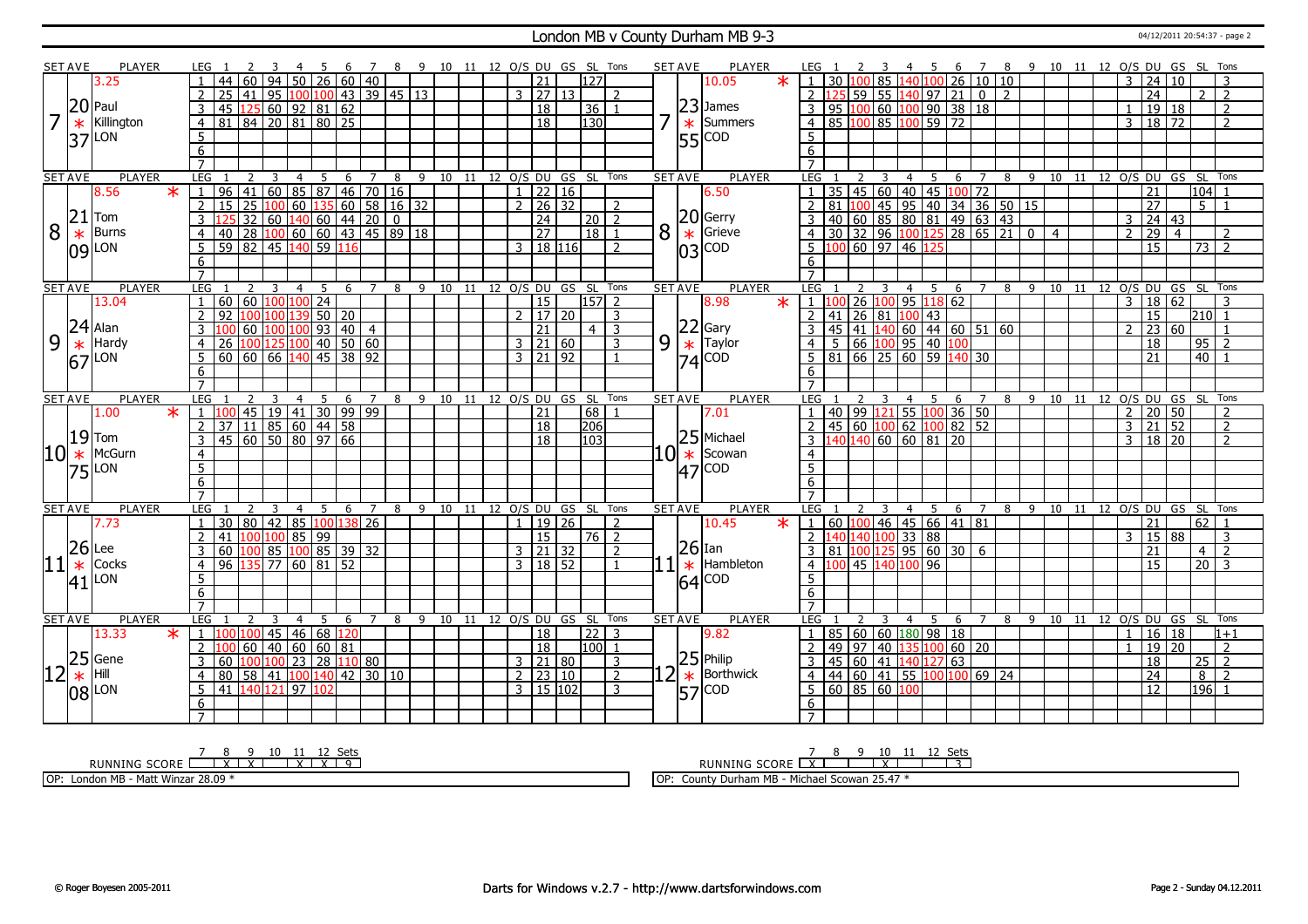## London MB

## County Durham MB

| <b>PLAYER</b>       |     |    | W/L WON LOST | AVE                | <b>TAVE</b>   | POINTS DARTS TON TON+ 180 TONS PLAYER |      |    |      |         |                       | W/L WON LOST |    | AVE         | <b>TAVE</b> | <b>IPOINTS IDARTS I</b> |     |    |      |              | $TON   TON + 180   TONS$ |
|---------------------|-----|----|--------------|--------------------|---------------|---------------------------------------|------|----|------|---------|-----------------------|--------------|----|-------------|-------------|-------------------------|-----|----|------|--------------|--------------------------|
| Matt Winzar         | w   |    |              | 28.09 <sub>1</sub> |               | 1854                                  | 66   |    |      | $8 + 1$ | Stephen Hayers        |              |    | 28.18       | 9.20        | 1719                    | 61  |    |      | $\Omega$     | $8 + 0$                  |
| Robbie Hain         |     |    |              | 25.16              | '.59          | 1862                                  | 74 I |    |      |         | 7+0 Graham Hutchinson |              |    | 23.54       | 6.35        | 1695                    | 72  |    |      | 0            | $5 + 0$                  |
| <b>Wayne Livett</b> |     |    |              | 22.42              | 6.91          | 1794                                  | 80   |    |      |         | 6+0 Patrick Lenagh    |              |    | 23.28 10.85 |             | 1909                    | 82  |    |      | 0            | $9 + 0$                  |
| Steve Woodside      |     |    |              | 24.27              | 6.56          | 1893                                  | 78   |    |      | $5 + 0$ | Ian Adamson           |              |    | 23.92       | 8.95        | 1818                    | 76  |    |      | 0            | $8 + 0$                  |
| Graham Rackstraw    | W   |    |              |                    | 25.58 11.41   | 2302                                  | 90   | 8  |      |         | l 10+0 l David Gill   |              |    | 25.73 14.67 |             | 2367                    | 92  | 10 |      | 0            | $13 + 0$                 |
| Kevin Haste         |     |    |              | 22.43              | 5.45          | 1503                                  | 67   |    |      |         | 5+0   David Milburn   |              |    | 22.70       | 5.40        | 1430                    | 63  |    |      |              | $5 + 0$                  |
| Paul Killington     |     |    |              | 20.37              | 3.25          | 1711                                  | 84   |    |      | $3 + 0$ | James Summers         |              |    | 23.55 10.05 |             | 2002                    | 85  |    |      | 0            | $9 + 0$                  |
| Tom Burns           |     |    |              | 21.09'             | 8.56          | 2467                                  | 117  |    |      | $7 + 0$ | Gerry Grieve          |              |    | 20.03       | 6.50        | 2323                    | 116 | 6  |      | 0            | $6 + 0$                  |
| Alan Hardy          |     |    |              |                    | 24.67   13.04 | 2344                                  | 95 l |    |      |         | 12+0 Gary Taylor      |              |    | 22.74       | 8.98        | 2160                    | 95  | h  |      | $\Omega$     | $8 + 0$                  |
| Tom McGurn          |     | 0  |              | 19.75              | .00           | 1126                                  | 57   |    |      |         | 1+0   Michael Scowan  |              |    | 25.47       | 7.01        | 1503                    | 59  |    |      | $\mathbf{0}$ | $6+0$                    |
| Lee Cocks           |     |    |              | 26.41              |               | 1928                                  | 73   |    |      | $7 + 0$ | I Ian Hambleton       |              |    | 26.64 10.45 |             | 1918                    | 72  | 6  |      | 0            | $9 + 0$                  |
| Gene Hill           | ١٨. |    |              |                    | 25.08 13.33   | 2383                                  | 95 l | 10 |      |         | 12+0 Philip Borthwick |              |    | 25.57       | 9.82        | 2276                    | 89  | 6  |      |              | $8 + 1$                  |
| <b>TOTALS</b>       | w   | 29 |              | 23.74              |               | 23167                                 | 976  | 67 | 16 I |         | $0$ 83+1 TOTALS       |              | 29 | 24.03       |             | 23120                   | 962 | 69 | 24 I |              | $ 94+1$                  |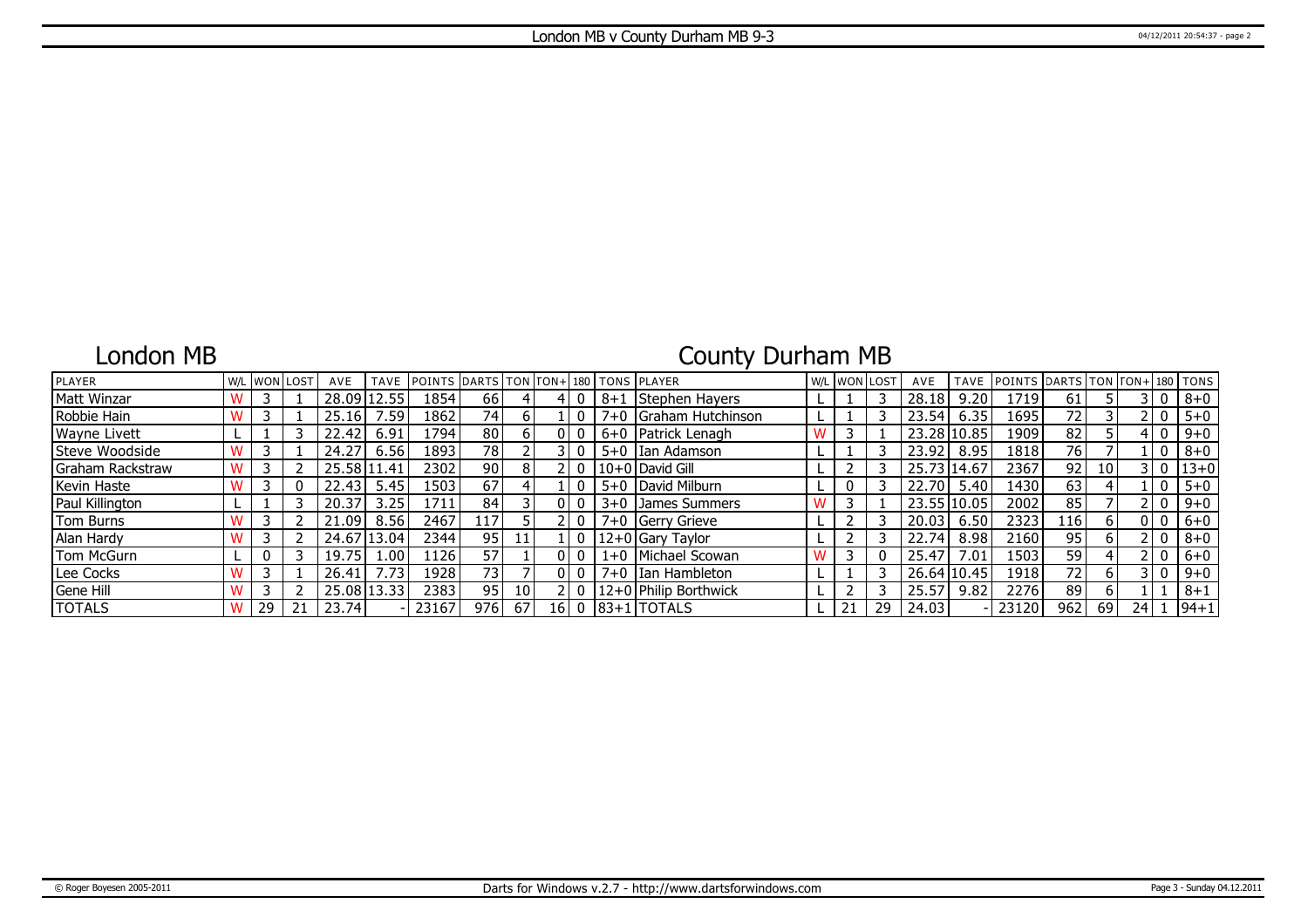#### London WB v County Durham WB 2-4 04/12/2011 20:54:59 - page 1

|                | SET AVE        | PLAYER        |         |                                   |                                                                                                                                                                                                                                                       |                                         |                      |                |                                                                  |                 | 89                      |                                      | 10 11 12 O/S DU GS SL Tons |   |                           |                |                  |                |   | SET AVE        | <b>PLAYER</b>           |                                   |                  |    |                |                                                                                          | 6 | 78               |              |    |  |                |                                  |                           |                             | 9 10 11 12 O/S DU GS SL Tons               |
|----------------|----------------|---------------|---------|-----------------------------------|-------------------------------------------------------------------------------------------------------------------------------------------------------------------------------------------------------------------------------------------------------|-----------------------------------------|----------------------|----------------|------------------------------------------------------------------|-----------------|-------------------------|--------------------------------------|----------------------------|---|---------------------------|----------------|------------------|----------------|---|----------------|-------------------------|-----------------------------------|------------------|----|----------------|------------------------------------------------------------------------------------------|---|------------------|--------------|----|--|----------------|----------------------------------|---------------------------|-----------------------------|--------------------------------------------|
|                |                | 2.00          |         |                                   |                                                                                                                                                                                                                                                       |                                         |                      | 85             |                                                                  |                 | $\overline{22}$ 92 37 9 | $\mathbf{0}$                         |                            |   | $\overline{30}$           |                | $\overline{4}$   |                |   |                | $\ast$<br>1.18          |                                   |                  | 29 |                | $\frac{45}{95}$ 95 25 47 47 52 64 40                                                     |   |                  |              |    |  |                | 31                               | 40                        |                             |                                            |
|                |                |               |         | $\overline{2}$                    | 45                                                                                                                                                                                                                                                    | 45                                      | 45                   |                | $\boxed{40}$ $\boxed{41}$ $\boxed{55}$ $\boxed{28}$ $\boxed{60}$ |                 |                         |                                      |                            |   | $\overline{24}$           |                | $\overline{142}$ |                |   |                |                         | 2                                 | 31               |    |                | $\frac{20}{41}$ 118 83 95 83 30 20                                                       |   |                  |              |    |  |                | $2 \mid 23 \mid$                 | 20                        |                             | $\overline{1}$                             |
|                |                | $16$ Lisa     |         | $\overline{3}$                    |                                                                                                                                                                                                                                                       |                                         |                      |                |                                                                  |                 |                         |                                      |                            |   | $2 \mid 23 \mid 20$       |                |                  |                |   | $ 17 $ Liz     |                         |                                   |                  |    |                |                                                                                          |   |                  |              |    |  |                |                                  |                           | $\overline{43}$             |                                            |
|                |                | Dunford       |         | $\overline{4}$                    | $\frac{141}{100}$ $\frac{100}{85}$ $\frac{42}{42}$ $\frac{60}{60}$ $\frac{60}{93}$ $\frac{320}{20}$<br>$\frac{60}{60}$ $\frac{60}{41}$ $\frac{82}{22}$ $\frac{25}{45}$ $\frac{26}{26}$ $\frac{23}{23}$ $\frac{26}{42}$ $\frac{42}{54}$ $\frac{54}{0}$ |                                         |                      |                |                                                                  |                 |                         |                                      |                            |   | $\overline{36}$           |                | l 20             |                |   |                | Tait                    | $\overline{4}$                    |                  |    |                | 45 97 79 45 29 43 33 87<br>57 41 55 95 35 95 47 22 14 24 8 8 3 36                        |   |                  |              |    |  |                |                                  | 8                         |                             |                                            |
|                | $\ast$         | LON           |         | 5                                 |                                                                                                                                                                                                                                                       |                                         |                      |                |                                                                  |                 |                         |                                      |                            |   |                           |                |                  |                |   | $\ast$         |                         | 5                                 |                  |    |                |                                                                                          |   |                  |              |    |  |                |                                  |                           |                             |                                            |
|                | 27             |               |         |                                   |                                                                                                                                                                                                                                                       |                                         |                      |                |                                                                  |                 |                         |                                      |                            |   |                           |                |                  |                |   |                | $ 20 $ COD              |                                   |                  |    |                |                                                                                          |   |                  |              |    |  |                |                                  |                           |                             |                                            |
|                |                |               |         | 6                                 |                                                                                                                                                                                                                                                       |                                         |                      |                |                                                                  |                 |                         |                                      |                            |   |                           |                |                  |                |   |                |                         | 6                                 |                  |    |                |                                                                                          |   |                  |              |    |  |                |                                  |                           |                             |                                            |
|                |                |               |         | $\overline{7}$                    |                                                                                                                                                                                                                                                       |                                         |                      |                |                                                                  |                 |                         |                                      |                            |   |                           |                |                  |                |   |                |                         |                                   |                  |    |                |                                                                                          |   |                  |              |    |  |                |                                  |                           |                             |                                            |
|                | <b>SET AVE</b> | <b>PLAYER</b> |         | LEG                               |                                                                                                                                                                                                                                                       | <sup>2</sup><br>$\overline{\mathbf{3}}$ | $\overline{4}$       |                |                                                                  |                 |                         | 5 6 7 8 9 10 11 12 O/S DU GS SL Tons |                            |   |                           |                |                  |                |   | <b>SET AVE</b> | <b>PLAYER</b>           |                                   | LEG 1            |    |                |                                                                                          |   |                  |              |    |  |                |                                  |                           | 95                          | 2 3 4 5 6 7 8 9 10 11 12 O/S DU GS SL Tons |
|                |                | 9.22          | $\star$ | $\overline{1}$                    | 95 180 84 82 20 30 10                                                                                                                                                                                                                                 |                                         |                      |                |                                                                  |                 |                         |                                      |                            |   | 19 10                     |                |                  | $1 + 1$        |   |                | 7.80                    |                                   |                  |    |                | 85 45 45 60 140 31                                                                       |   |                  |              |    |  |                | $\overline{18}$                  |                           |                             |                                            |
|                |                |               |         | 2                                 | 83<br>  81                                                                                                                                                                                                                                            |                                         | 81 45 70 41 28 85 28 |                |                                                                  |                 |                         |                                      |                            |   | $\overline{24}$           |                | 40               |                |   |                |                         |                                   | 60               |    |                | $60 \ 85 \ 140 \ 45 \ 77 \ 18 \ 0$                                                       |   |                  |              | 16 |  |                | 26                               | 16                        |                             |                                            |
|                | 21             | Kelly         |         | $\overline{3}$                    | 41                                                                                                                                                                                                                                                    |                                         |                      |                |                                                                  |                 |                         |                                      |                            |   | 3   18   132              |                |                  | $\overline{3}$ |   |                | $20$ Angela             |                                   |                  |    |                | 45 100 30 45                                                                             |   |                  |              |    |  |                | $\overline{15}$                  |                           |                             | $181$ 2                                    |
| $\overline{2}$ | $\ast$         | Bobby         |         | $\overline{4}$                    | 120 26 36 81 43 28 100 100<br>70 43 45 100 26 26 36 43 110                                                                                                                                                                                            |                                         |                      |                |                                                                  |                 |                         |                                      |                            |   | $\overline{24}$           |                | $\boxed{67}$     |                |   | $\ast$         | Mcdonald                | $\overline{4}$                    |                  |    |                |                                                                                          |   |                  |              |    |  |                |                                  | $25 \mid 40$              |                             | $\overline{1}$                             |
|                |                | 39 LON        |         | 5                                 |                                                                                                                                                                                                                                                       |                                         |                      |                |                                                                  |                 |                         |                                      |                            |   | 27                        |                | 212              |                |   |                | 08 COD                  | $5^{\circ}$                       |                  |    |                |                                                                                          |   |                  |              |    |  |                | $3 \mid 27 \mid 24$              |                           |                             | $\overline{z}$                             |
|                |                |               |         | 6                                 |                                                                                                                                                                                                                                                       |                                         |                      |                |                                                                  |                 |                         |                                      |                            |   |                           |                |                  |                |   |                |                         | 6                                 |                  |    |                |                                                                                          |   |                  |              |    |  |                |                                  |                           |                             |                                            |
|                |                |               |         | $\overline{7}$                    |                                                                                                                                                                                                                                                       |                                         |                      |                |                                                                  |                 |                         |                                      |                            |   |                           |                |                  |                |   |                |                         |                                   |                  |    |                |                                                                                          |   |                  |              |    |  |                |                                  |                           |                             |                                            |
|                | <b>SET AVE</b> | <b>PLAYER</b> |         | <b>LEG</b>                        |                                                                                                                                                                                                                                                       | $\mathcal{L}$                           | $\overline{4}$<br>3  | 5              | 6                                                                | 7               | 8                       | 9 10 11 12 0/S DU GS SL              |                            |   |                           |                |                  | Tons           |   | <b>SET AVE</b> | <b>PLAYER</b>           |                                   | LEG <sub>1</sub> | 3  |                | 4 5 6 7 8 9 10 11                                                                        |   |                  |              |    |  |                |                                  |                           | 12 0/S DU GS SL             | Tons                                       |
|                |                |               |         | $\overline{1}$                    | 29 78 6 33 89 45 7<br>45 95 27 85 62 17 24 26 42 72<br>11 79 41 29 21 47 82 41 5                                                                                                                                                                      |                                         |                      |                |                                                                  |                 |                         |                                      |                            |   | 21                        |                | 214              |                |   |                | $\overline{\textbf{x}}$ | $\sqrt{1}$                        |                  |    |                | 28 85 85 40 43 83 94 43<br>92 30 85 30 45 30 74 39 51 25<br>80 41 45 26 30 95 96 72 0 16 |   |                  |              |    |  |                | $3 \mid 24 \mid 43$              |                           |                             |                                            |
|                |                |               |         | $\overline{2}$                    |                                                                                                                                                                                                                                                       |                                         |                      |                |                                                                  |                 |                         |                                      |                            |   | $\overline{30}$           |                | $6\overline{}$   |                |   |                |                         | $\overline{2}$                    |                  |    |                |                                                                                          |   |                  |              |    |  | $\overline{3}$ |                                  | 30 25                     |                             |                                            |
|                | 14             | Kim           |         | $\overline{3}$                    |                                                                                                                                                                                                                                                       |                                         |                      |                |                                                                  |                 |                         |                                      |                            |   | $\overline{27}$           |                | 145              |                |   |                | $ 18 $ Sharon           |                                   |                  |    |                |                                                                                          |   |                  |              |    |  |                | $1 \overline{)28 \overline{)16}$ |                           |                             |                                            |
| 3              | $\ast$         | Nicholls      |         | $\overline{4}$                    |                                                                                                                                                                                                                                                       |                                         |                      |                |                                                                  |                 |                         |                                      |                            |   |                           |                |                  |                | 3 |                | Storey                  | $\overline{4}$                    |                  |    |                |                                                                                          |   |                  |              |    |  |                |                                  |                           |                             |                                            |
|                | 59             | LON           |         | $\overline{5}$                    |                                                                                                                                                                                                                                                       |                                         |                      |                |                                                                  |                 |                         |                                      |                            |   |                           |                |                  |                |   |                | $\frac{*}{33}$ COD      | 5 <sup>2</sup>                    |                  |    |                |                                                                                          |   |                  |              |    |  |                |                                  |                           |                             |                                            |
|                |                |               |         | 6                                 |                                                                                                                                                                                                                                                       |                                         |                      |                |                                                                  |                 |                         |                                      |                            |   |                           |                |                  |                |   |                |                         | 6                                 |                  |    |                |                                                                                          |   |                  |              |    |  |                |                                  |                           |                             |                                            |
|                |                |               |         |                                   |                                                                                                                                                                                                                                                       |                                         |                      |                |                                                                  |                 |                         |                                      |                            |   |                           |                |                  |                |   |                |                         |                                   |                  |    |                |                                                                                          |   |                  |              |    |  |                |                                  |                           |                             |                                            |
|                |                |               |         |                                   |                                                                                                                                                                                                                                                       |                                         |                      |                |                                                                  |                 |                         |                                      |                            |   |                           |                |                  | Tons           |   | <b>SET AVE</b> | <b>PLAYER</b>           | LEG                               |                  |    | $\overline{4}$ |                                                                                          |   |                  |              |    |  |                |                                  | 8 9 10 11 12 0/S DU GS SL |                             |                                            |
|                | <b>SET AVE</b> | <b>PLAYER</b> |         | <b>LEG</b>                        |                                                                                                                                                                                                                                                       |                                         | $\overline{4}$       | 5              | 6                                                                | $7\overline{ }$ |                         | 8 9 10 11 12 0/S DU GS SL            |                            |   |                           |                |                  |                |   |                |                         |                                   |                  |    |                | 5                                                                                        |   |                  |              |    |  |                |                                  |                           |                             | Tons                                       |
|                |                | 6.43          | $\ast$  | $\overline{1}$                    | $26 \,   180   31$                                                                                                                                                                                                                                    |                                         |                      |                |                                                                  |                 |                         |                                      |                            | 6 | 36                        |                | $\overline{2}$   | $1+1$          |   |                | 3.80                    |                                   |                  |    |                |                                                                                          |   | $6 \overline{7}$ |              |    |  | $\overline{2}$ |                                  | 35 48                     |                             |                                            |
|                |                |               |         | 2                                 |                                                                                                                                                                                                                                                       |                                         |                      |                |                                                                  |                 |                         | 45 55 24 42 15 51 16 8               |                            |   | $\overline{24}$           |                | l 36 l           | $\overline{1}$ |   |                |                         |                                   |                  |    |                |                                                                                          |   |                  |              |    |  |                | $2 \mid 26 \mid 55$              |                           |                             |                                            |
|                | 17             | Ged           |         | 3                                 |                                                                                                                                                                                                                                                       |                                         |                      |                |                                                                  |                 |                         |                                      |                            |   |                           |                |                  | $\mathbf{R}$   |   |                |                         |                                   |                  |    |                |                                                                                          |   |                  |              |    |  |                | 18                               |                           | 223                         |                                            |
|                |                |               |         |                                   |                                                                                                                                                                                                                                                       |                                         |                      |                |                                                                  |                 |                         |                                      |                            |   | $3 \mid 21 \mid 68$<br>24 |                | 96               |                |   |                | $ 16 $ Kathleen         |                                   |                  |    |                |                                                                                          |   |                  |              |    |  |                | 3127112                          |                           |                             |                                            |
| $\overline{4}$ | $\ast$         | Carney        |         | $\overline{4}$                    | 145 55 26 41 45 138 50 65<br>125 43 100 36 29 100 68<br>66 95 45 60 45 9 45 40                                                                                                                                                                        |                                         |                      |                |                                                                  |                 |                         |                                      |                            |   |                           |                |                  |                |   |                | $4 \times$ Renwick      |                                   |                  |    |                |                                                                                          |   |                  |              |    |  |                |                                  |                           |                             |                                            |
|                | 81             | LON           |         | $5\overline{)}$                   |                                                                                                                                                                                                                                                       |                                         |                      |                |                                                                  |                 |                         |                                      |                            |   |                           |                |                  |                |   |                | $ 80 $ COD              | 5                                 |                  |    |                |                                                                                          |   |                  |              |    |  |                |                                  |                           |                             |                                            |
|                |                |               |         | 6                                 |                                                                                                                                                                                                                                                       |                                         |                      |                |                                                                  |                 |                         |                                      |                            |   |                           |                |                  |                |   |                |                         | $6\overline{6}$                   |                  |    |                |                                                                                          |   |                  |              |    |  |                |                                  |                           |                             |                                            |
|                |                |               |         | $\overline{7}$                    |                                                                                                                                                                                                                                                       |                                         |                      |                |                                                                  |                 |                         |                                      |                            |   |                           |                |                  |                |   |                |                         | $\overline{7}$                    |                  |    |                |                                                                                          |   |                  |              |    |  |                |                                  |                           |                             | Tons                                       |
|                | <b>SET AVE</b> | PLAYER        |         | <b>LEG</b>                        |                                                                                                                                                                                                                                                       | 3                                       | $\overline{4}$       | $\overline{5}$ | 6                                                                | $\overline{7}$  | 8                       | 9 10 11 12 O/S DU GS SL Tons         |                            |   |                           |                |                  |                |   | <b>SET AVE</b> | <b>PLAYER</b>           | <b>LEG</b>                        |                  | 3  | $\overline{4}$ | $5\overline{)}$                                                                          | 6 |                  |              |    |  |                |                                  |                           | 7 8 9 10 11 12 0/S DU GS SL |                                            |
|                |                | 5.61          |         | $\overline{1}$                    |                                                                                                                                                                                                                                                       |                                         | 60 85 85 82 33 36 20 |                |                                                                  |                 |                         |                                      |                            |   | $1 \mid 22 \mid 20$       |                |                  | $\mathbf{1}$   |   |                | 2.32<br>$\star$         | $\vert$ 1                         |                  |    |                | 26 33 80 11 50 60 25 45                                                                  |   |                  |              |    |  |                | 24                               |                           | 171                         |                                            |
|                |                |               |         | 2                                 |                                                                                                                                                                                                                                                       | $ 41\rangle$                            |                      |                |                                                                  |                 | 7 <sup>1</sup>          | $0 \mid 5 \mid 2$                    |                            |   | 2 32                      | $\overline{2}$ |                  | $\overline{2}$ |   |                |                         |                                   |                  |    |                |                                                                                          |   |                  |              |    |  |                | 30                               |                           | 16                          |                                            |
|                |                | $16$ Lynda    |         | $\overline{3}$                    | 45                                                                                                                                                                                                                                                    | 41                                      |                      |                |                                                                  |                 |                         |                                      |                            |   | 24                        |                | $\overline{72}$  |                |   |                | $ 15 $ Karol            |                                   |                  |    |                | 36 60 132 25 30 100 28 58 16 0<br>85 30 45 30 85 83 43 60 40                             |   |                  |              |    |  |                |                                  | 25 40                     |                             |                                            |
| 5              | $\ast$         | Biondini      |         | $\overline{4}$                    | $\vert$ 22   41   121   60   100   81   36   8   0   30   0   0                                                                                                                                                                                       |                                         |                      |                |                                                                  |                 |                         |                                      |                            |   | $2 \mid 38 \mid 2$        |                |                  | $\overline{2}$ | 5 | $\ast$         | Dagga                   | $\overline{4}$                    |                  |    |                | $\frac{11}{11}$ $\frac{10}{23}$ $\frac{23}{52}$ 80 68 60 40 26 28 33 30                  |   |                  |              |    |  |                | $\overline{36}$                  |                           | 40                          |                                            |
|                | 66             | LON           |         | $5\overline{)}$                   |                                                                                                                                                                                                                                                       |                                         |                      |                |                                                                  |                 |                         |                                      |                            |   |                           |                |                  |                |   |                |                         | 5                                 |                  |    |                |                                                                                          |   |                  |              |    |  |                |                                  |                           |                             |                                            |
|                |                |               |         | 6                                 |                                                                                                                                                                                                                                                       |                                         |                      |                |                                                                  |                 |                         |                                      |                            |   |                           |                |                  |                |   |                | $ 45 ^{COD}$            | 6                                 |                  |    |                |                                                                                          |   |                  |              |    |  |                |                                  |                           |                             |                                            |
|                |                |               |         |                                   |                                                                                                                                                                                                                                                       |                                         |                      |                |                                                                  |                 |                         |                                      |                            |   |                           |                |                  |                |   |                |                         |                                   |                  |    |                |                                                                                          |   |                  |              |    |  |                |                                  |                           |                             |                                            |
|                | <b>SET AVE</b> | PLAYER        |         | LEG                               |                                                                                                                                                                                                                                                       | 2                                       | 3<br>$\overline{4}$  | 5              | 6                                                                | $\overline{7}$  | 8                       | 9                                    | 10 11 12 O/S DU GS SL Tons |   |                           |                |                  |                |   | <b>SET AVE</b> | <b>PLAYER</b>           | LEG                               |                  |    | $\overline{4}$ | - 5                                                                                      | 6 | $7^{\circ}$      | 8            | 9  |  |                |                                  |                           |                             | 10 11 12 O/S DU GS SL Tons                 |
|                |                | 4.00          | $\ast$  | $\mathbf{1}$                      | 80   60   60   100   60   43   42                                                                                                                                                                                                                     |                                         |                      |                |                                                                  |                 |                         | 0  48   8                            |                            |   | $1 \mid 28 \mid 8$        |                |                  |                |   |                | 2.00                    |                                   |                  |    |                | 40   45   60   26   3                                                                    |   |                  | 44 60 100 42 |    |  |                | 27                               |                           | 81                          |                                            |
|                |                |               |         | 2                                 |                                                                                                                                                                                                                                                       |                                         |                      |                |                                                                  |                 |                         |                                      |                            |   | 3   27   10               |                |                  | 2              |   |                |                         |                                   |                  |    |                |                                                                                          |   |                  |              |    |  |                | 27                               |                           | 32                          |                                            |
|                | 17             | Dee           |         | $\overline{3}$                    | 81 62 100 100 28 58 52 10 10<br>41 100 41 85 41 99 66 0 0 28                                                                                                                                                                                          |                                         |                      |                |                                                                  |                 |                         |                                      |                            |   | $2 \mid 29 \mid 28$       |                |                  |                |   |                | $ 16 $ Katie            | $\overline{3}$                    |                  |    |                | 45 36 82 45 94 100 32 27 8<br>80 26 85 60 68 38 81 43 0                                  |   |                  |              |    |  |                | 27                               |                           | 20 <sup>1</sup>             |                                            |
| 6              | $\ast$         | Belcher       |         | $\overline{4}$                    |                                                                                                                                                                                                                                                       |                                         |                      |                |                                                                  |                 |                         |                                      |                            |   |                           |                |                  |                | 6 | $\ast$         | Pearcey                 | $\overline{4}$                    |                  |    |                |                                                                                          |   |                  |              |    |  |                |                                  |                           |                             |                                            |
|                |                |               |         | 5                                 |                                                                                                                                                                                                                                                       |                                         |                      |                |                                                                  |                 |                         |                                      |                            |   |                           |                |                  |                |   |                | <b>COD</b>              | 5                                 |                  |    |                |                                                                                          |   |                  |              |    |  |                |                                  |                           |                             |                                            |
|                |                | $ 89 $ LON    |         | $6\overline{6}$<br>$\overline{7}$ |                                                                                                                                                                                                                                                       |                                         |                      |                |                                                                  |                 |                         |                                      |                            |   |                           |                |                  |                |   | 91             |                         | $6\overline{6}$<br>$\overline{7}$ |                  |    |                |                                                                                          |   |                  |              |    |  |                |                                  |                           |                             |                                            |

RUNNING SCORE 1 2 3 4 5 X 6 X Sets 2

OP: London WB - Dee Belcher 17.89 \*

RUNNING SCORE 1 X 2 X 3 X 4 X 5 6 Sets 4

OP: County Durham WB - Angela Mcdonald 20.08 \*